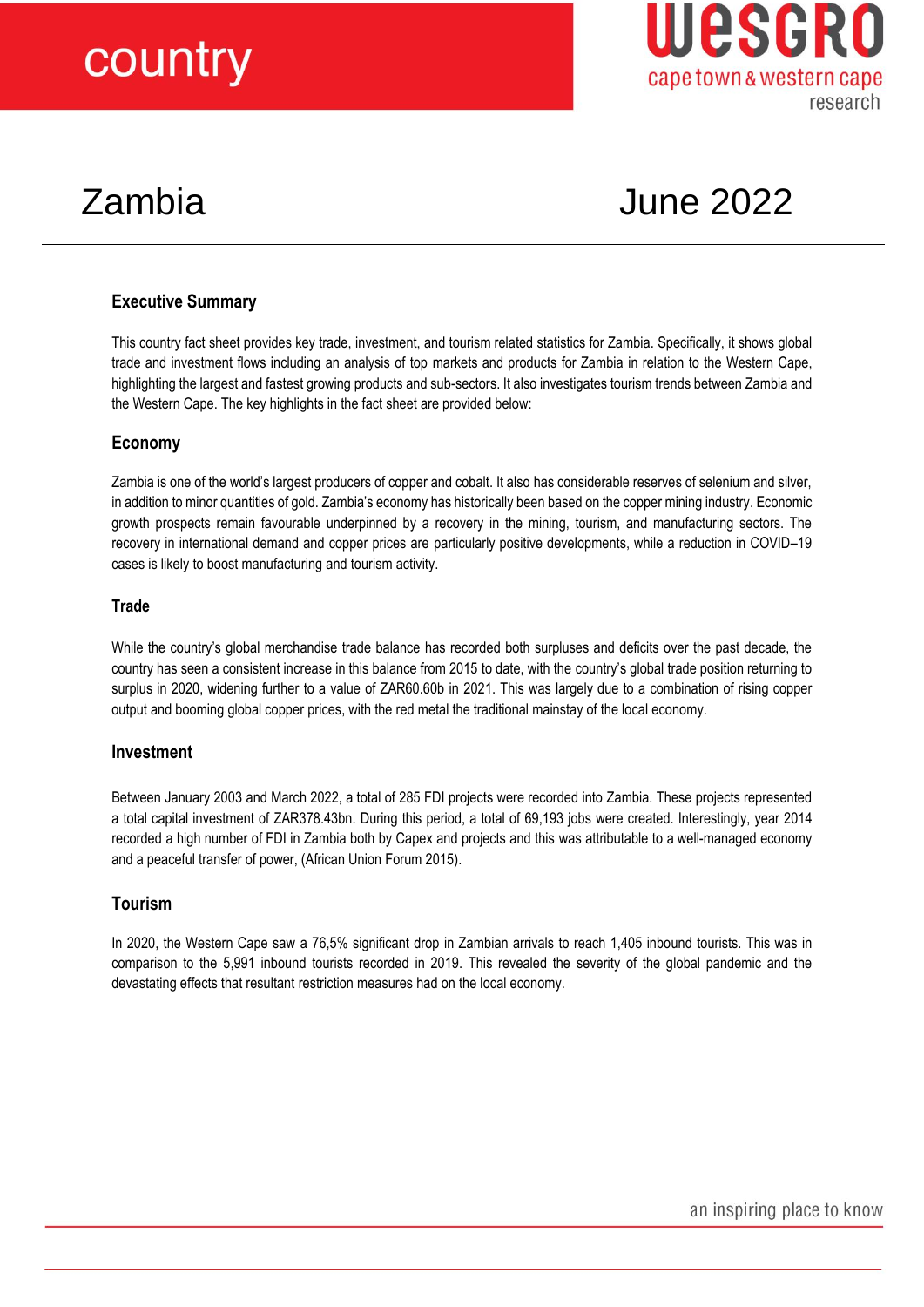#### Contents  $\overline{1}$

| 1. |       |  |
|----|-------|--|
| 2. |       |  |
| 3. |       |  |
| 4  |       |  |
|    | 4.1   |  |
|    | 4.2   |  |
|    | 4.3   |  |
| 5  |       |  |
| 6  |       |  |
|    | 6.1   |  |
|    | 6.2   |  |
| 7  |       |  |
|    | 7.1   |  |
|    | 7.2   |  |
|    | 7.3   |  |
|    | 7.3.1 |  |
|    | 7.3.2 |  |
|    | 7.4   |  |
| 8  |       |  |
|    | 8.1   |  |
| 9  |       |  |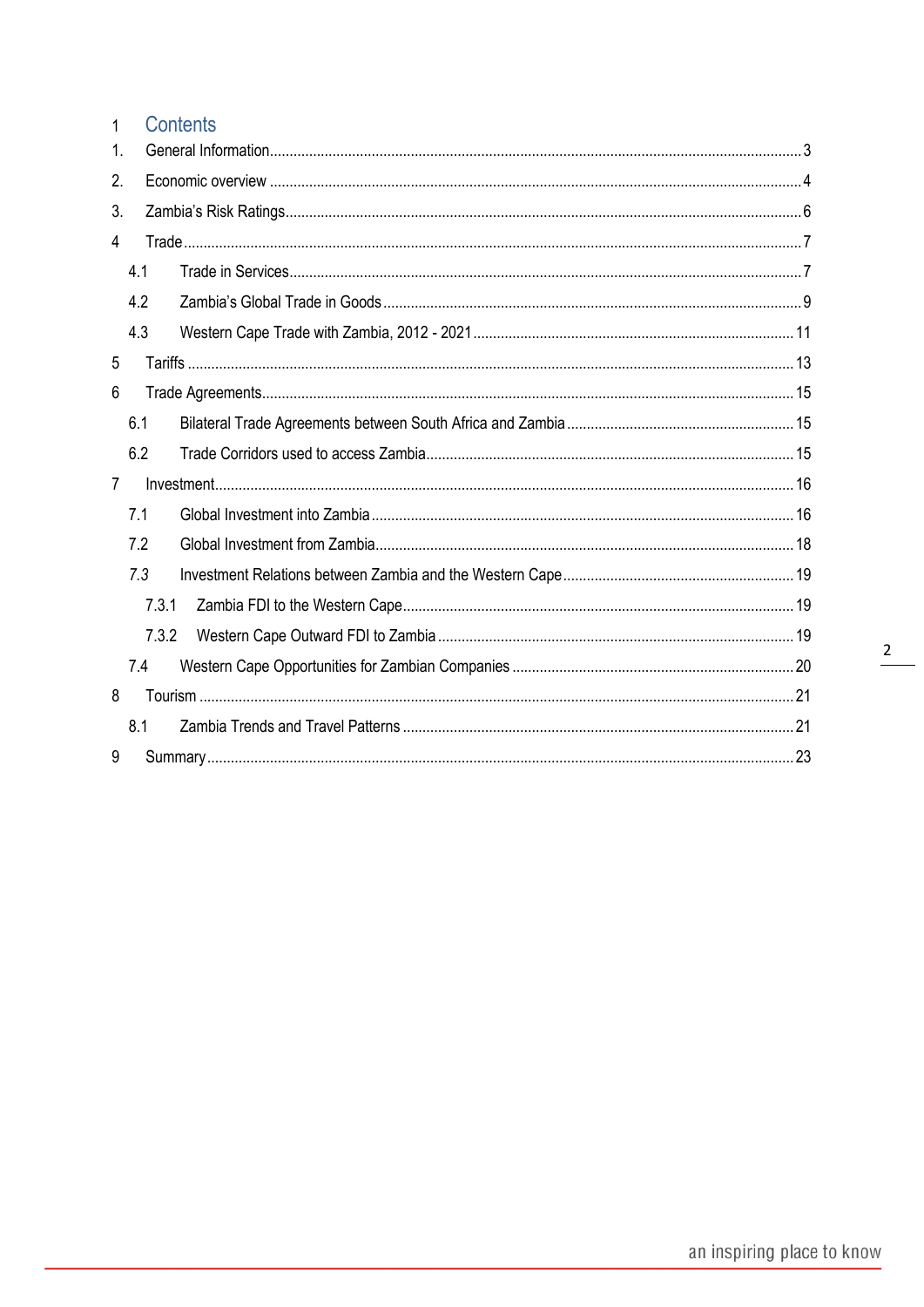#### <span id="page-2-0"></span>**1. General Information**

Zambia is a landlocked country in Southern Africa. The neighbouring countries are the Democratic Republic of Congo to the north, Tanzania to the north-east, Malawi to the east, Mozambique, Zimbabwe, Botswana and Namibia to the south, and Angola to the west. At 752,618 km<sup>2</sup>, Zambia is the 39<sup>th</sup> largest country in the world, slightly smaller than Chile and slightly larger than the United States' state of Texas. It is estimated that approximately 40% of the water resources in Central and Southern Africa are found in Zambia, which gives the country immense irrigation and hydro-power potential. Zambia has a tropical climate which is modified by the altitude the country has a rainy season between October and April.

Zambia is divided into ten provinces, each administered by an appointed deputy minister. Each province is subdivided into several districts with a grand total of 72 local authorities and councils. Zambia is one of the most highly urbanized countries in sub-Saharan Africa with 44% of the population concentrated in a few urban areas along the major transport corridors, while rural areas are sparsely populated.





#### **Figure 1: Zambia General Information**

| <b>GENERAL INFORMATION</b>  |                                                                                                                                                                                                                                                                                                          |  |  |  |  |  |
|-----------------------------|----------------------------------------------------------------------------------------------------------------------------------------------------------------------------------------------------------------------------------------------------------------------------------------------------------|--|--|--|--|--|
| Population                  | 19,642,123 (2022 est.)                                                                                                                                                                                                                                                                                   |  |  |  |  |  |
| Capital                     | Lusaka                                                                                                                                                                                                                                                                                                   |  |  |  |  |  |
| President                   | President Hakainde Hichilema (since 24 August 2021)                                                                                                                                                                                                                                                      |  |  |  |  |  |
| Government type             | Presidential republic                                                                                                                                                                                                                                                                                    |  |  |  |  |  |
| Official language(s)        | Bemba 33.4%, Nyanja 14.7%, Tonga 11.4%, Lozi 5.5%,<br>Chewa 4.5%, Nsenga 2.9%, Tumbuka 2.5%, Lunda (North<br>Western) 1.9%, Kaonde 1.8%, Lala 1.8%, Lamba 1.8%,<br>English (official) 1.7%, Luvale 1.5%, Mambwe 1.3%,<br>Namwanga 1.2%, Lenje 1.1%, Bisa 1%, other 9.7%,<br>unspecified 0.2% (2010 est.) |  |  |  |  |  |
| Ethnic group(s)             | Bemba 21%, Tonga 13.6%, Chewa 7.4%, Lozi 5.7%, Nsenga<br>5.3%, Tumbuka 4.4%, Ngoni 4%, Lala 3.1%, Kaonde 2.9%,<br>Namwanga 2.8%, Lunda (northwestern) 2.6%, Mambwe<br>2.5%, Luvale 2.2%, Lamba 2.1%, Ushi 1.9%, Lenje 1.6%,<br>Bisa 1.6%, Mbunda 1.2%, other 13.8%, unspecified 0.4%<br>(2010 est.)      |  |  |  |  |  |
| Religion(s)                 | Protestant 75.3%, Roman Catholic 20.2%, other 2.7%<br>(includes Muslim Buddhist, Hindu, and Baha'i), none 1.8%<br>(2010 est.)                                                                                                                                                                            |  |  |  |  |  |
| Life expectancy (2022 est.) | 66.26 years                                                                                                                                                                                                                                                                                              |  |  |  |  |  |
| Literacy rate               | 86.7%                                                                                                                                                                                                                                                                                                    |  |  |  |  |  |
| HDI (2021)                  | 0.589                                                                                                                                                                                                                                                                                                    |  |  |  |  |  |
| Currency                    | Zambian Kwacha (ZMK)                                                                                                                                                                                                                                                                                     |  |  |  |  |  |

*Source: CIA World Factbook, 2022*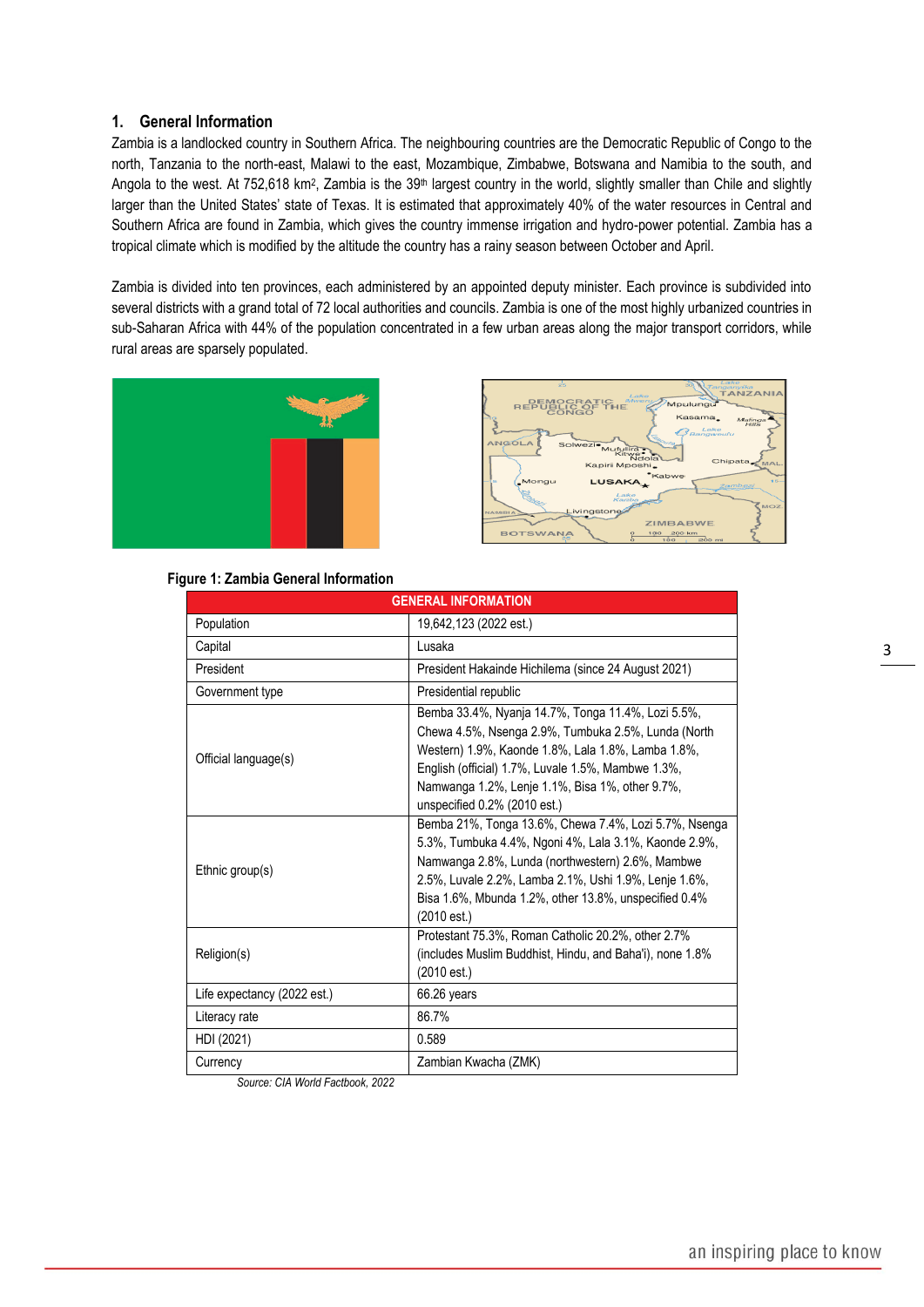#### <span id="page-3-0"></span>**2. Economic overview**

Zambia has a vast endowment of metals, gemstones, industrial minerals, and potential energy resources including coal, hydrocarbons, and more recently, uranium. Zambia is one of the world's largest producers of copper and cobalt. It also has considerable reserves of selenium and silver, in addition to minor quantities of gold. Historically Zambia's economy has been based on the copper mining industry. However, aware of the risks associated with this dependence, the Zambian government is undertaking economic diversification to reduce the country's reliance on the copper industry and exploit other components of the country's rich resource base by promoting agriculture, tourism, gemstone mining and hydro power generation.

It is vital to note that prior to the COVID-19 pandemic, the Zambian economy was experiencing serious macroeconomic challenges, such as high inflation, widening fiscal deficits, unsustainable debt levels, low international reserves, and tight liquidity conditions, (African Development Bank ADB 2022). Following the outbreak of COVID–19, inflation rose to 17.4% in 2020 and remained above the target range of 6%–8% in 2021. However, looking ahead, economic growth will be supported by higher global copper prices, improved post-election market confidence, and a continued recovery in agriculture.

The growth sectors that the government is presently promoting include mining, agriculture, energy, manufacturing, and tourism. These sectors have experienced exponential growth in recent years and are expected to continue to grow due to the numerous investment opportunities that are available in the country.

| <b>ECONOMIC INFORMATION</b>   |             |
|-------------------------------|-------------|
| GDP (PPP) (2022 est.)         | USD26.67bn  |
| GDP growth (2022 est.)        | 3,1%        |
| GDP per capita (2022 est.)    | USD1,330.00 |
| Inflation (2022 est.)         | 15.7%       |
| Prime lending rate (2022est.) | 25.6%       |
| Unemployment rate (2021 est.) | 13.03%      |
| Exports (2021 est.)           | ZAR165,56bn |
| Imports (2021 est.)           | ZAR104.96bn |
| Current account balance       | USD388.60bn |

#### **Figure 2: Zambia Economic Information**

*Source: World Bank Group, 2022; CIA World Factbook, 2022: CEIC 2022 & Country Economy 2022*

Fitch Solutions has upwardly revised both short-term and long-term copper production forecasts for Zambia. This is based on an expanding project pipeline, a more business-friendly regime, and a stronger global price outlook for the metal. Indeed, a strong production growth is likely as miners ramp up operations to benefit from high global copper prices. To contextualise this, by way of example First Quantum Minerals (FQM)'s Sentinel mine, a dominant player in the country's copper production which contributes an estimated 57% to Zambia's copper output has projected an increase of 30Kt in 2022. Given the favourable long-term copper price outlook, the expectation is that mining houses will accelerate production growth as far as possible over the next couple of years.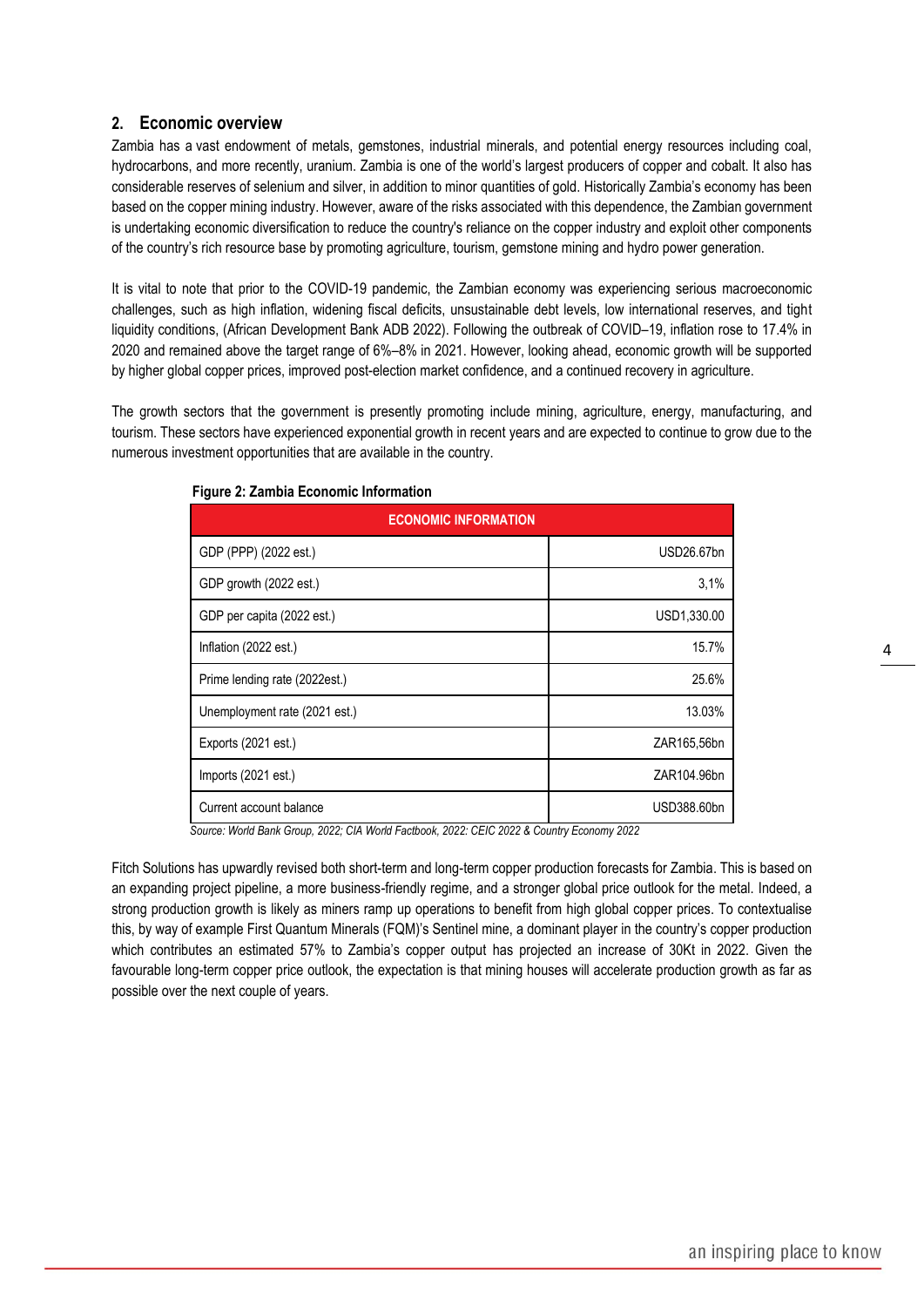

According to the IMF (2022), Zambian real GDP growth slowed by 2.8% y-o-y in 2020, from the 1.4% recorded in 2019. While economic output recovered strongly to 4.31% in 2021, the country's real GDP growth is forecast to moderate to 3.14% in 2021, underpinned by lower government spending and heightened inflationary pressures which will weigh on private consumption growth. That said, a strong outlook for commodities exports on a combination of higher volumes and global prices may keep growth above pre-pandemic levels, thereby boosting mining revenues.



**Figure 4: Zambia GDP growth, 2017 – 2027f**

*Source: IMF, 2017*

In 2020 the largest sector contributing to the Zambian economy was the mining, manufacturing, and utilities sector accounting for 26.39% of GDP. This was followed by the wholesale, retail trade, restaurants, and hotels sector at18.44%, with the construction sector in third position at 15.17%.

**Figure 3: Zambia Copper Production in Volume and Tonnes**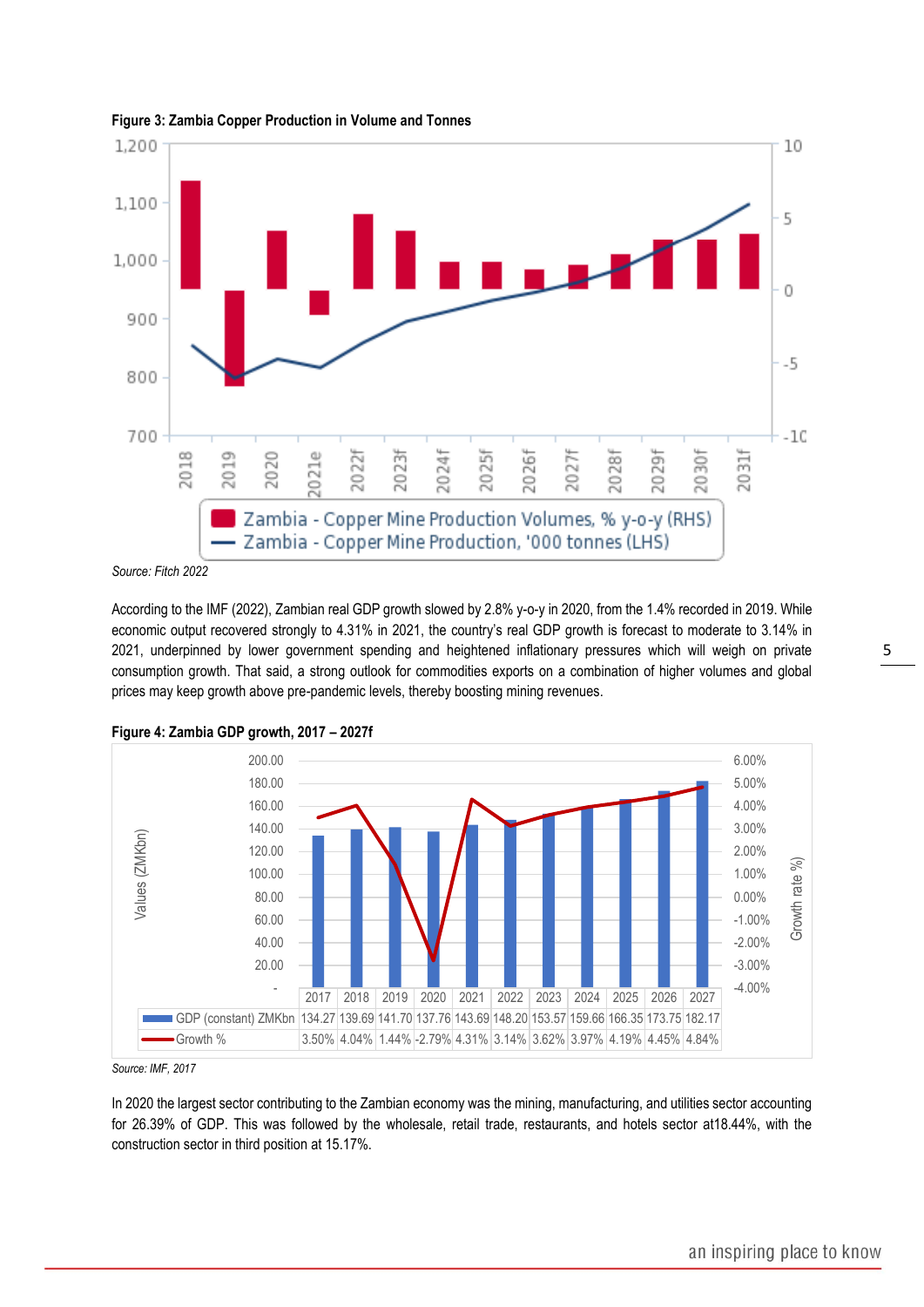



<span id="page-5-0"></span>*Source: UNCTADStat, 2022*

#### **3. Zambia's Risk Ratings**

*"A sovereign credit rating is the credit rating of a country or sovereign entity. Sovereign credit ratings give investors insight into the level of risk associated with investing in a particular country and include political risks. At the request of the country, a credit rating agency will evaluate the country's economic and political environment to determine a representative credit rating".*

*Source: Investopedia*

While several credit agencies exist, the three most recognised credit ratings agencies globally are Fitch Ratings, Moody's Investors Services (Moody's) and Standard & Poor's (S&P). Reasons for a country/sovereign to seek a credit rating from one of these three agencies include not only to access funding in international bond markets via the issuance of bonds in external debt markets, but it is a means to attract foreign direct investment. Obtaining a good sovereign credit rating instils confidence in investors seeking to invest in that country, with the credit rating a means for the country to demonstrate financial transparency and credit standing.

Two key rating 'standards' exist, with the highest possible rating category being "AAA" according to S&P, which indicates that the rated country has extremely strong capacity to meet its financial commitments. A wide range of rating categories exists below this, with the categories ranging all the way down to SD (i.e., defaulted), which means the rated country has failed to pay one or more of its financial obligations when it became due.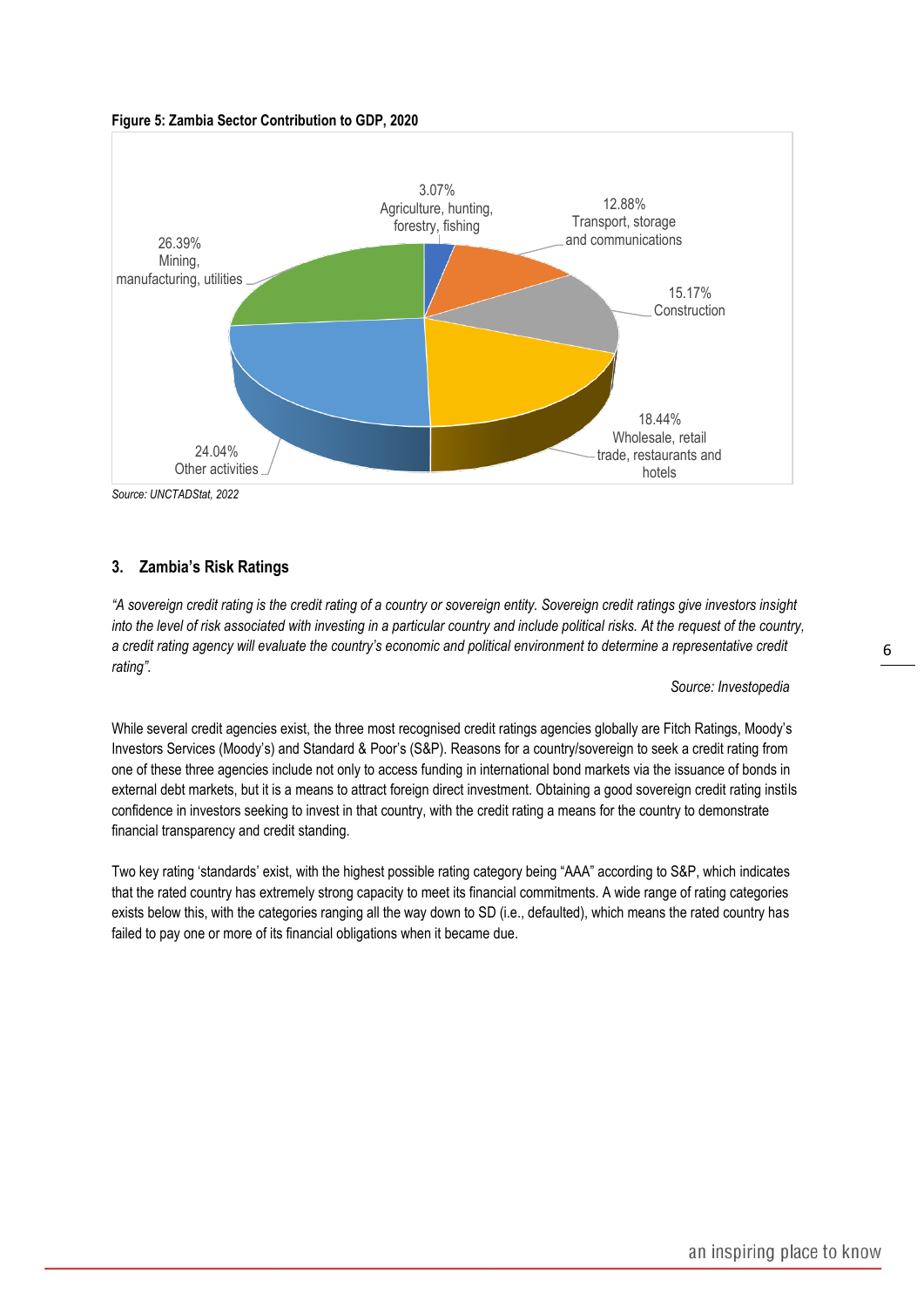#### **Table 1: Zambia's Sovereign Credit Ratings**

| <b>ZAMBIA'S SOVEREIGN CREDIT RATINGS</b>                                                       |                                             |                          |                      |                      |  |  |  |  |
|------------------------------------------------------------------------------------------------|---------------------------------------------|--------------------------|----------------------|----------------------|--|--|--|--|
| <b>STANDARD &amp; POORS SOVEREIGN RATINGS</b><br><b>MOODY'S RATINGS</b><br><b>FITCH RATING</b> |                                             |                          |                      |                      |  |  |  |  |
| Local<br><b>Currency</b><br><b>Rating LT</b>                                                   | <b>Foreign Currency</b><br><b>Rating LT</b> | TAC<br><b>Assessment</b> | <b>Credit Rating</b> | <b>Credit Rating</b> |  |  |  |  |
| CCC+ (Stable)                                                                                  | RD                                          | RD                       | RD                   | Ca (Stable)          |  |  |  |  |

*Sources: S&P, Moody's*

The table below shows Zambia's risk assessment in terms of export transactions and direct investments. Ratings are between 1 and 7, as well as between A and C, with 7 and C being the maximum risk indicators. The table shows that the political risk in the Netherlands is relatively low in the medium long-term. Commercial risk is ranked as l while war risk ranked low as well.

#### **Table 2: Zambia Risk Assessment**

| <b>ZAMBIA'S' RISK ASSESSMENT</b> |   |  |  |  |  |  |  |
|----------------------------------|---|--|--|--|--|--|--|
| <b>EXPORT TRANSACTIONS</b>       |   |  |  |  |  |  |  |
| Short Term                       | 5 |  |  |  |  |  |  |
| Medium-Long term                 |   |  |  |  |  |  |  |
| <b>Special Transactions</b>      |   |  |  |  |  |  |  |
|                                  |   |  |  |  |  |  |  |
| <b>DIRECT INVESTMENTS</b>        |   |  |  |  |  |  |  |
|                                  |   |  |  |  |  |  |  |
|                                  | 5 |  |  |  |  |  |  |
|                                  |   |  |  |  |  |  |  |
|                                  |   |  |  |  |  |  |  |

<span id="page-6-0"></span>*Source; Ondd 2022*

#### 4 **Trade**

#### <span id="page-6-1"></span>**4.1 Trade in Services**

The figure below illustrates Zambia's trend in global trade in services over the period 2011 to 2020. Over the past decade, Zambia's imports of services have been greater than its exports. Zambia's global trade in services exports had been on an upward trend since 2011,but in 2020 the country saw a 37,98% y-o-y drop in service exports to a value of ZAR9.06m. This was largely due to the advent of the COVID-19 pandemic, which saw the Government of Zambia instituting national lock down measures in a bid to reduce the spread of the virus. A similar trend was also evident on the import front, which realised a 12.23% y-o-y decline in service payments to ZAR19.43m, down from ZAR22.14m recorded in 2019. Again, this was largely due to limited activities within the overall services sector because of COVID-19.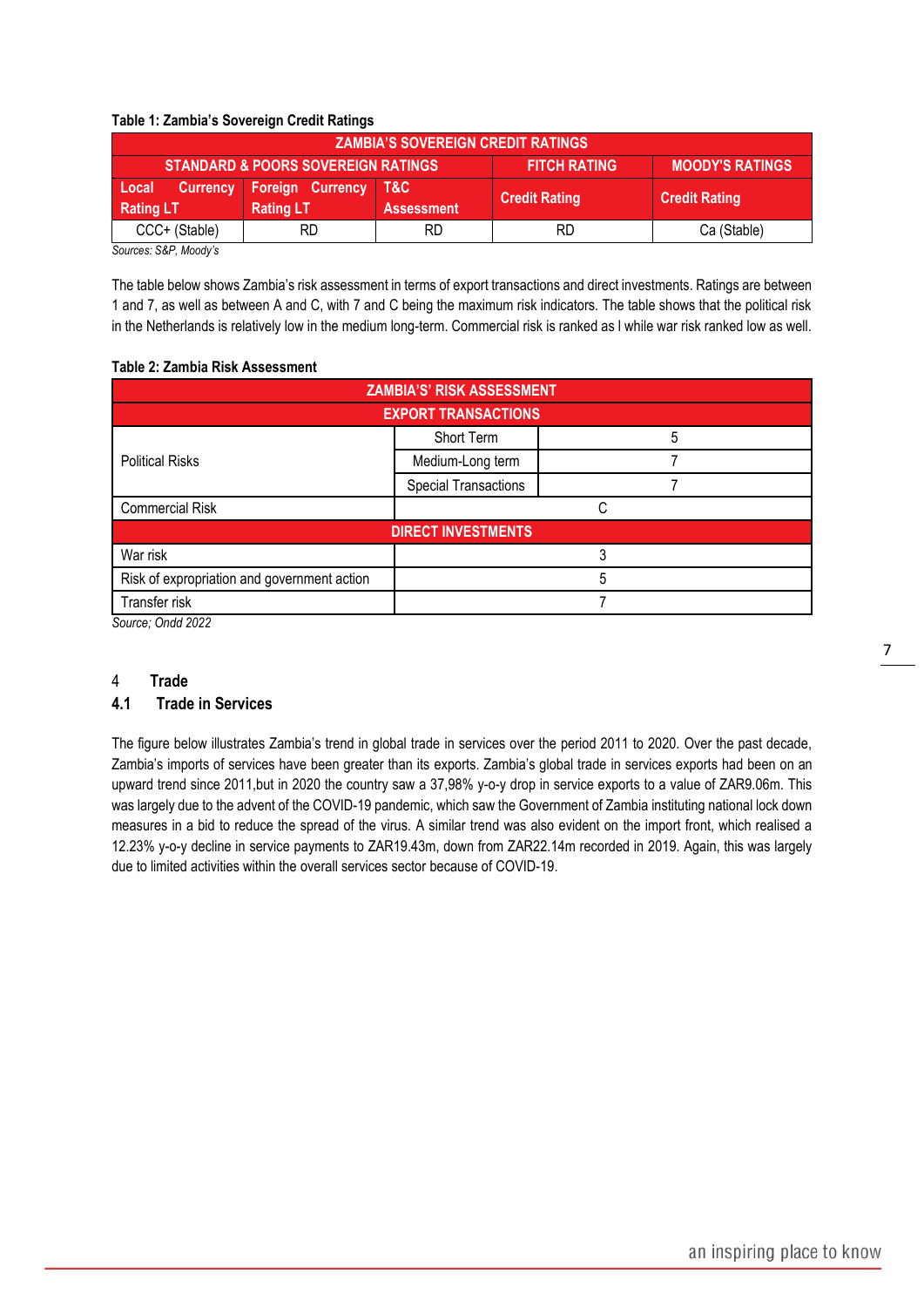

**Figure 6: Zambia Global Trade in Services, 2011 - 2020**

*Source: Trade Map, 2022*

Travel services were the country's largest services export at a value of ZAR6,730.46m in 2020, followed by insurance and pension services (ZAR809,90m) and transport (ZAR754.968). Interestingly, on the export front, travel services recorded the highest annual average growth of 14.10% over the 5-year period from 2016 to 2020. This was followed by other business which constitute merchanting and other trade-related services, operational leasing (rental), miscellaneous business, professional, and technical services, and other services, with an annual average 5-year growth of 12.22%.

The top 4 imported services were the same as the top 4 export services with the exception that they had variations on the positioning. Transport services were the largest payments from Zambia at a cost of ZAR10,673.99m in 2020, followed by travel (ZAR3,825.59m) and other business services (ZAR1,517.88m).

|                | TOP 10 SERVICES EXPORTED BY ZAMBIA 2020                            |                            |                                                  | TOP 10 SERVICES IMPORTED BY ZAMBIA, 2020 |                                                                    |                                |                                     |
|----------------|--------------------------------------------------------------------|----------------------------|--------------------------------------------------|------------------------------------------|--------------------------------------------------------------------|--------------------------------|-------------------------------------|
| <b>CODE</b>    | <b>SERVICE</b>                                                     | <b>VALUE</b><br>2020(ZARm) | $\frac{9}{6}$<br><b>GROWT</b><br>H 2016-<br>2020 | <b>CODE</b>                              | <b>SERVICE</b>                                                     | <b>VALUE</b><br>2020<br>(ZARm) | %<br><b>GROWTH</b><br>2016-<br>2020 |
| $\overline{4}$ | Travel                                                             | 6730,46                    | 14,10%                                           | 10                                       | Transport                                                          | 10 673,99                      | $-9,52%$                            |
| 10             | Insurance and<br>pension services                                  | 809,90                     | 9,51%                                            | 3                                        | Travel                                                             | 3825,59                        | $-11,18%$                           |
| 3              | Transport                                                          | 754,968                    | 3,25%                                            | $\overline{4}$                           | Other business<br>services                                         | 1517,88                        | 75,97%                              |
| 12             | Telecommunications,<br>computer, and<br>information services       | 305,503                    | 8,51%                                            | 8                                        | Insurance and<br>pension services                                  | 953,01                         | $-39,42%$                           |
| $\overline{7}$ | Personal, cultural,<br>and recreational<br>services                | 265,142                    | 9,11%                                            | 9                                        | Government<br>goods and<br>services                                | 631,27                         | $-27,68%$                           |
| 5              | Other business<br>services                                         | 163,521                    | 12,22%                                           | 12                                       | Telecommunicatio<br>ns, computer, and<br>information<br>services   | 519,95                         | $-51,82%$                           |
| 6              | <b>Financial services</b>                                          | 26,477                     |                                                  | $\overline{7}$                           | Construction                                                       | 331,87                         | $-39,31%$                           |
| 9              | Maintenance and<br>repair services                                 | 0,72                       |                                                  | 5                                        | Maintenance and<br>repair services.                                | 261,58                         | 2,39%                               |
| $\overline{2}$ | Manufacturing<br>services on physical<br>inputs owned by<br>others |                            |                                                  | 6                                        | Manufacturing<br>services on<br>physical inputs<br>owned by others | 238,21                         | 168,54%                             |

#### **Table 3: Zambia Top 10 Traded Services**

8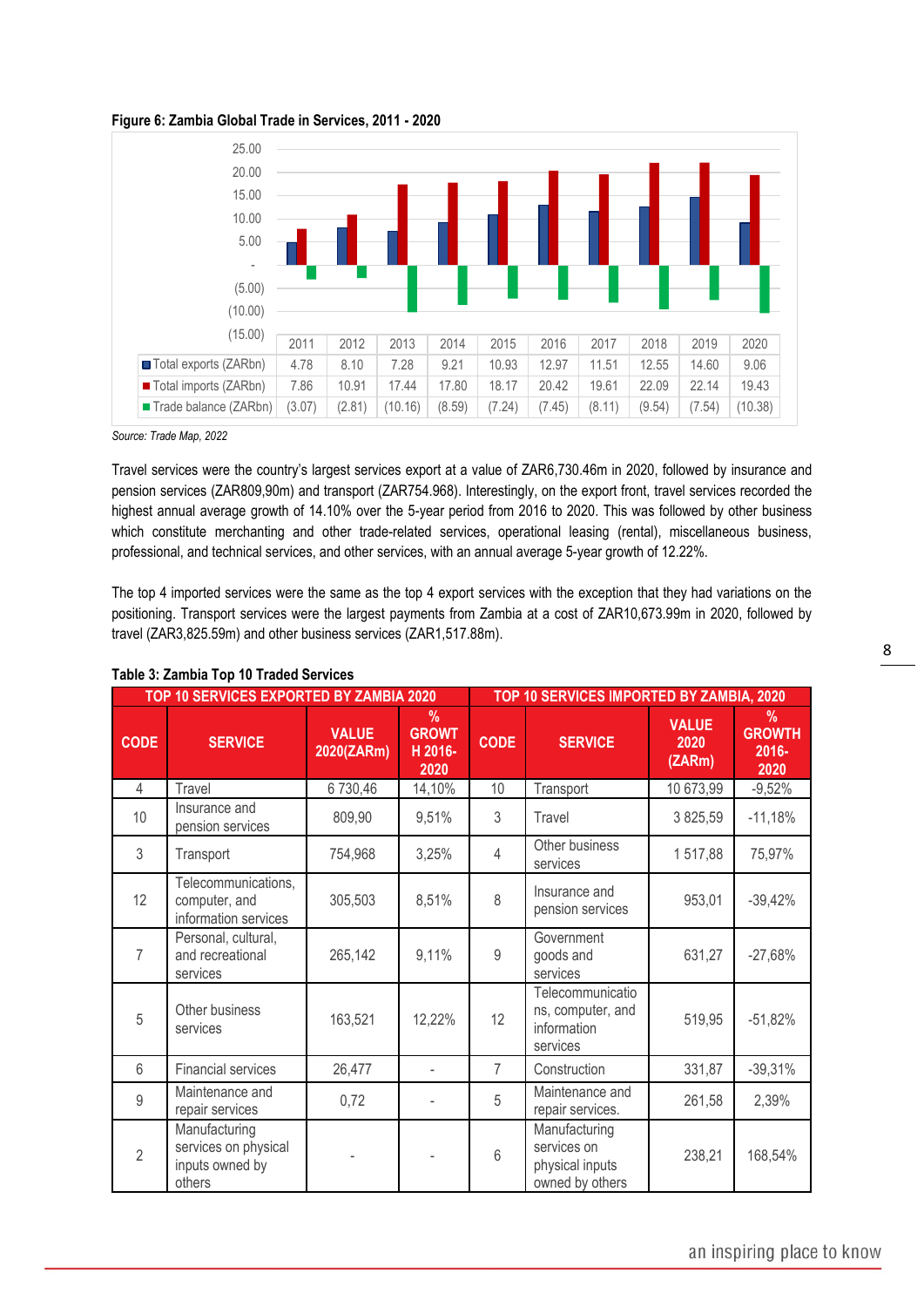| TOP 10 SERVICES EXPORTED BY ZAMBIA 2020 |                                   |                            |                                      |             | TOP 10 SERVICES IMPORTED BY ZAMBIA, 2020            |                                |                                        |  |
|-----------------------------------------|-----------------------------------|----------------------------|--------------------------------------|-------------|-----------------------------------------------------|--------------------------------|----------------------------------------|--|
| <b>CODE</b>                             | <b>SERVICE</b>                    | <b>VALUE</b><br>2020(ZARm) | %<br><b>GROWT</b><br>H 2016-<br>2020 | <b>CODE</b> | <b>SERVICE</b>                                      | <b>VALUE</b><br>2020<br>(ZARm) | %<br><b>GROWTH</b><br>$2016 -$<br>2020 |  |
| 8                                       | Government goods<br>and services. |                            |                                      | 11          | Charges for the<br>use of intellectual<br>property. | 234,48                         | $-3.89%$                               |  |
| <b>TOTAL IMPORTS</b>                    |                                   | 9,06                       | $-1,03%$                             |             | <b>TOTAL EXPORTS</b>                                | 19 432,17                      | 1,81%                                  |  |

*Source: Trade Map, 2022*

#### <span id="page-8-0"></span>**4.2 Zambia's Global Trade in Goods**

While the country's global merchandise trade balance has recorded both surpluses and deficits over the past decade, the country has seen a consistent increase in this balance from 2015 to date, with the country's global trade balance returning to surplus in 2020, widening further to a value of ZAR60.60b in 2021. Specifically, on the export front, the southern African country recorded a 25,59% y-o-y annual growth in export receipts to a value of ZAR165.56bn in 2021, up from ZAR131.82bn earned in 2020. This was largely due to a combination of rising output and higher global copper prices, with the red metal accounting for 70% of the country's export receipts. In turn, total merchandise imports recorded a 19.33% y-o-y growth to a value of ZAR104.96bn in 2021, from the ZAR87.96bn in 2020.





*Source: Trade Map, 2022*

In terms of key trading partners, Switzerland (ZAR69.71bn) was Zambia's largest export destination market in 2021, accounting for 42.11% of all export receipts earned last year. China (ZAR30.98bn) and Singapore (ZAR22.23bn) were Zambia's second and third largest export destination respectively in 2021. South Africa was Zambia's fifth largest export destination in 2021, which at a value of ZAR4.26bn in 2021 equated to 2.57% of the country's total export earnings in 2021. Of interest is that over the 5-year period 2017 – 2021, exports to Luxembourg surged by a considerable 94.05% annual average growth, underpinned by significant growth in both refined and unrefined copper exports over the period analysed. This was followed by Singapore and India, with both Asian countries attaining a 36.49% and 35.40%, 5-year annual average growth respectively.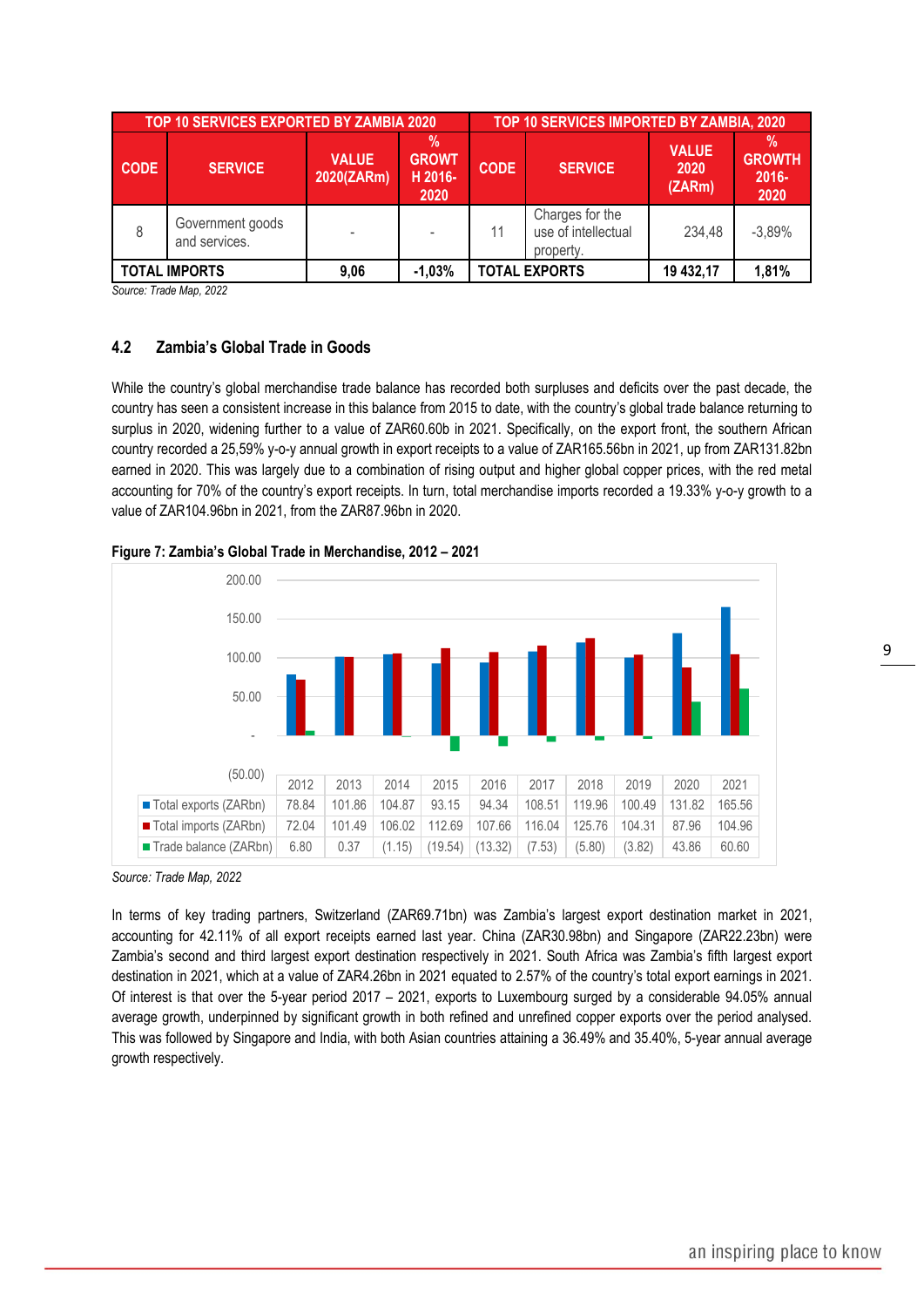| <b>ZAMBIA TOP 10 DESTINATION MARKETS, 2021</b> |                                 |                                 |                       |                 |  |  |  |  |
|------------------------------------------------|---------------------------------|---------------------------------|-----------------------|-----------------|--|--|--|--|
| <b>RANK</b>                                    | <b>COUNTRY</b>                  | <b>VALUE</b><br>2021<br>(ZARbn) | % GROWTH<br>2017-2021 | % SHARE<br>2021 |  |  |  |  |
| 1                                              | Switzerland                     | 69,71                           | 15,05%                | 42,11%          |  |  |  |  |
| 2                                              | China                           | 30,98                           | 12,55%                | 18,71%          |  |  |  |  |
| 3                                              | Singapore                       | 22,23                           | 36,49%                | 13,42%          |  |  |  |  |
| 4                                              | Democratic Republic of<br>Congo | 16,55                           | 24,30%                | 10,00%          |  |  |  |  |
| 5                                              | South Africa                    | 4,26                            | $-3,99%$              | 2,57%           |  |  |  |  |
| 6                                              | Luxembourg                      | 3,61                            | 94,05%                | 2,18%           |  |  |  |  |
| $\overline{7}$                                 | Zimbabwe                        | 2,93                            | 5,06%                 | 1,77%           |  |  |  |  |
| 8                                              | Malawi                          | 1,85                            | 3,16%                 | 1,12%           |  |  |  |  |
| 9                                              | Hong Kong, China                | 1,58                            | 9,98%                 | 0,95%           |  |  |  |  |
| 10                                             | India                           | 1,46                            | 35,40%                | 0,88%           |  |  |  |  |
|                                                | <b>TOTAL EXPORTS</b><br>0.000   | 165,56                          | 13,22%                | 100.00%         |  |  |  |  |

*Source: Trade Map 2022*

In turn, in 2021, South Africa was Zambia's largest import source market at an associated cost of ZAR33.12bn equivalent to 31.55% of Zambia's total imports in the said year. Mineral or chemical nitrogenous fertilisers and sulphur of all kinds were Zambia's top import products from South Africa at a value of ZAR1.87bn and ZAR1.37bn respectively. China (ZAR13.23bn) was the second largest import source market, while the United Arab Emirates (ZAR11.84n) ranked third.

| ZAMBIA TOP 10 IMPORT SOURCE MARKETS, 2021 |                                      |                              |                        |              |  |  |  |  |
|-------------------------------------------|--------------------------------------|------------------------------|------------------------|--------------|--|--|--|--|
| <b>RANK</b>                               | <b>COUNTRY</b>                       | <b>VALUE 2021</b><br>(ZARbn) | % GROWTH 2017-<br>2021 | % SHARE 2021 |  |  |  |  |
|                                           | South Africa                         | 33,12                        | $-0.47%$               | 31,55%       |  |  |  |  |
| $\overline{2}$                            | China                                | 13,23                        | 12,37%                 | 12,60%       |  |  |  |  |
| 3                                         | <b>United Arab Emirates</b>          | 11,84                        | 26,98%                 | 11,28%       |  |  |  |  |
| 4                                         | India                                | 6,52                         | 13,61%                 | 6,21%        |  |  |  |  |
| 5                                         | Congo, Democratic<br>Republic of the | 4,65                         | 39,33%                 | 4,43%        |  |  |  |  |
| 6                                         | Japan                                | 3,70                         | 24,71%                 | 3,53%        |  |  |  |  |
| 7                                         | United States of America             | 3,16                         | 20,84%                 | 3,01%        |  |  |  |  |
| 8                                         | Namibia                              | 1,92                         | 8,97%                  | 1,83%        |  |  |  |  |
| 9                                         | <b>Mauritius</b>                     | 1,67                         | $-17,66%$              | 1,59%        |  |  |  |  |
| 10                                        | United Kingdom                       | 1,63                         | $-0,37%$               | 1,55%        |  |  |  |  |
| <b>TOTAL IMPORTS</b>                      |                                      | 104,96                       | 0,55%                  | 100.00%      |  |  |  |  |

#### **Table 5: Zambia Top 10 Import Source Markets, 2021**

*Source: Trade Map, 2022*

The table below shows Zambia's top 10 traded products in 2021. Copper based products were by far the largest goods exported by Zambia with the said products accounting for more than 75% of the country's top 10 export basket.

Zambia does not have proven reserves of oil and the country's oil needs are met through imports. Zambia's largest import product in 2021 was refined petroleum oils at a value of ZAR9.01bn. Zambia's imports are characterised by goods that are in line with an expanding emerging market. The countries demand for motor vehicles for the transport of goods and machinery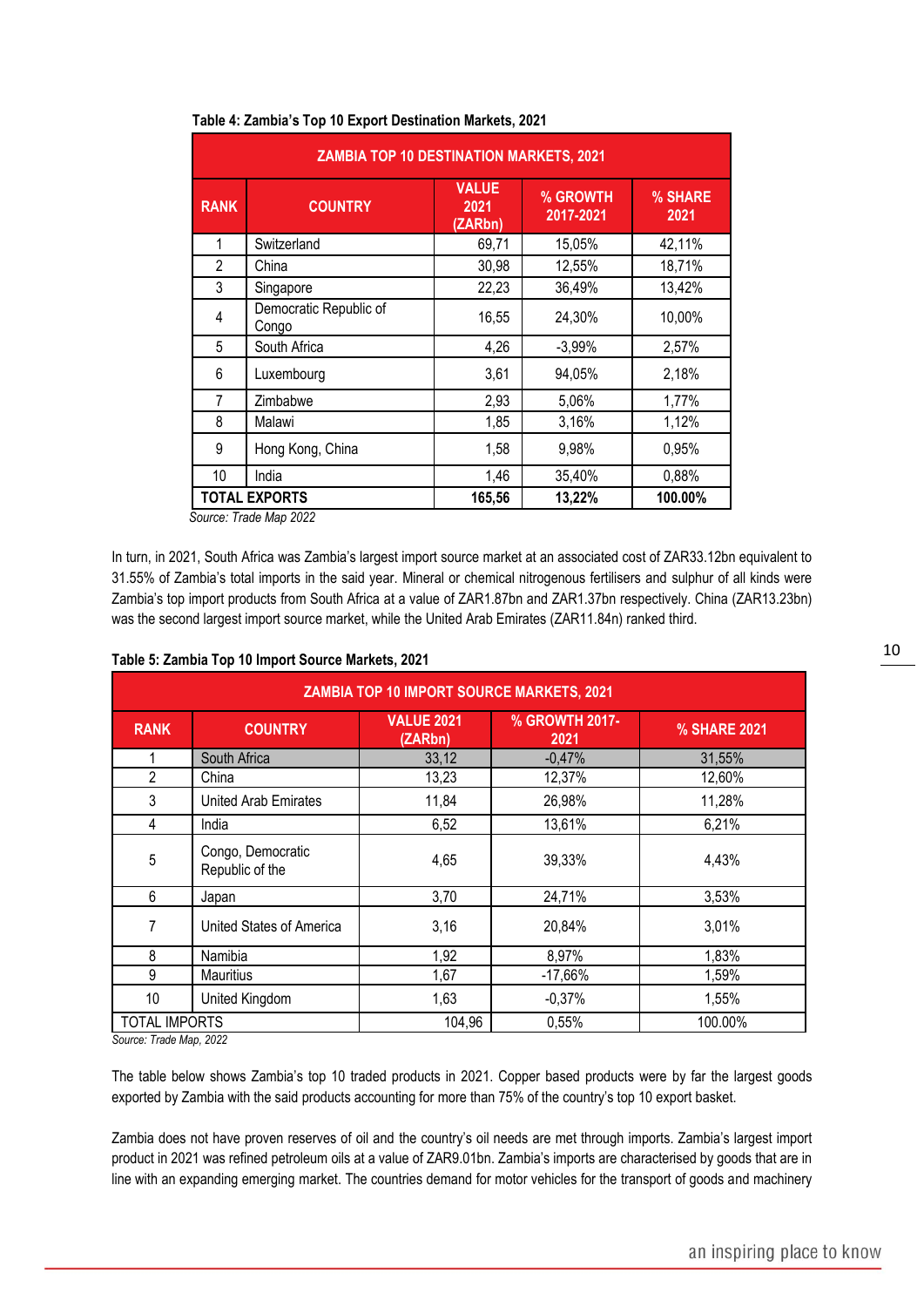suggests an expanding manufacturing sector while the demand of minerals and chemical are important for the agricultural sector.

|                 | TOP 10 EXPORTS FROM ZAMBIA, 2021 |                                 |                                             | TOP 10 IMPORTS INTO ZAMBIA, 2021 |                                                |                                 |                                    |
|-----------------|----------------------------------|---------------------------------|---------------------------------------------|----------------------------------|------------------------------------------------|---------------------------------|------------------------------------|
| <b>RANK</b>     | <b>PRODUCT</b>                   | <b>VALUE</b><br>2021<br>(ZARbn) | $\frac{9}{6}$<br><b>GROWTH</b><br>2017-2021 | <b>RANK</b>                      | <b>PRODUCT</b>                                 | <b>VALUE</b><br>2021<br>(ZARbn) | $\%$<br><b>GROWTH</b><br>2017-2021 |
| 1               | Unrefined<br>Copper              | 91,88                           | 31,63%                                      | 1                                | Refined Petroleum oils                         | 9,01                            | 16,35%                             |
| $\overline{2}$  | <b>Refined Copper</b>            | 31,99                           | 1,82%                                       | $\overline{2}$                   | Mineral or chemical<br>nitrogenous fertilisers | 4,13                            | 17,09%                             |
| 3               | Ferroalloys                      | 2,53                            | 70,91%                                      | 3                                | <b>Medicaments</b>                             | 3,39                            | 0,13%                              |
| 4               | Electrical energy                | 2,50                            |                                             | 4                                | Motor vehicles for the<br>transport of goods   | 3,14                            | 11,55%                             |
| 5               | Cement                           | 2,08                            | 34,63%                                      | 5                                | Copper ores and<br>concentrates                | 3,04                            | 0,25%                              |
| 6               | Waters                           | 2,05                            | 0,40%                                       | 6                                | Mineral or chemical<br>fertilisers             | 1,99                            | 19,99%                             |
| $\overline{7}$  | Unmanufactured<br>tobacco        | 1,87                            | 19,10%                                      | $\overline{7}$                   | Motor cars for the<br>transport of persons     | 1,96                            | 11,59%                             |
| 8               | Sulphur of all<br>kinds          | 1,60                            | 60,18%                                      | 8                                | New pneumatic tyres, of<br>rubber              | 1,93                            | 13,45%                             |
| 9               | Precious stones                  | 1,49                            | 1365,58%                                    | 9                                | Parts suitable for use with<br>the machinery   | 1,88                            | 5,52%                              |
| 10 <sup>°</sup> | Oilcake                          | 1,30                            | 126,24%                                     | 10                               | Tractors                                       | 1,78                            | 22,73%                             |
|                 | <b>TOTAL EXPORTS</b>             | 165,56                          | 13,22%                                      |                                  | <b>TOTAL IMPORTS</b>                           | 104,96                          | 0,55%                              |

#### **Table 6: Zambia Top 10 Traded Goods, 2021**

<span id="page-10-0"></span>*Source: Trade Map, 2022*

#### **4.3 Western Cape Trade with Zambia, 2012 - 2021**

Over the past decade the Western Cape has been a net exporter to Zambia and as a result, has consistently record a positive trade balance with the copper-rich country. Notwithstanding the impact of COVID-19 related restrictions seen in 2020 and the impact this had on the province's trade, the ongoing easing of restrictions in South Africa has resulted in a recovery in provincial trade with Zambia, with exports receipts reaching a value of ZAR3,040.91m in 2021, up from ZAR2,424.40m attained in 2020.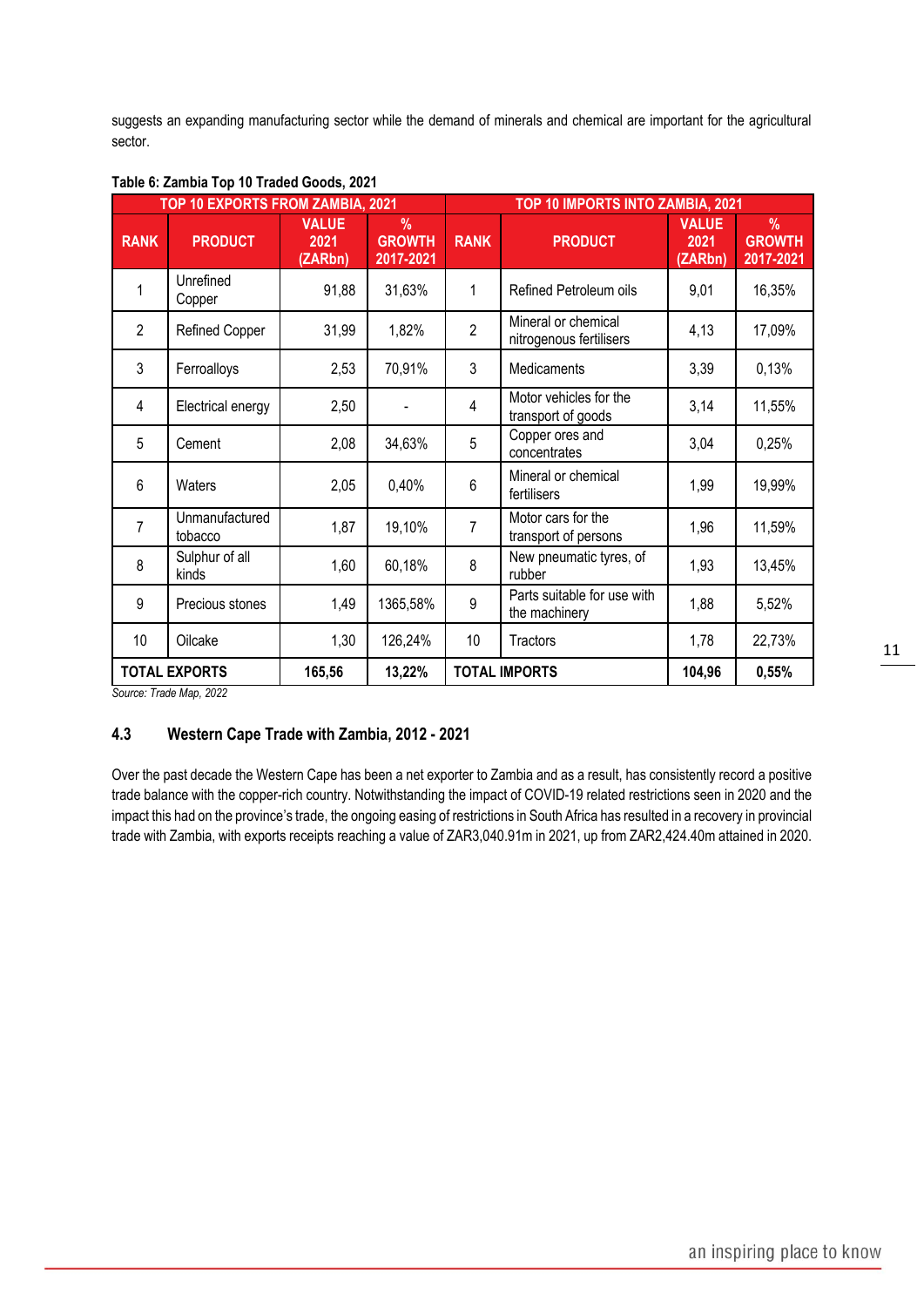

#### **Figure 8: Western Cape Trade with Zambia, 2012 - 2021**

*Source: Quantec, 2022*

The table below shows the top 10 traded products between the Western Cape and Zambia in 2021. Sulphur was the leading export product to Zambia at ZAR494.66m, followed by refined petroleum oils (ZAR122.46m), with other fermented beverages in third place (ZAR104.60m).

Imports from Zambia in 2021 were agriculture-heavy, with the majority of the top 10 products imported from Zambia agricultural products, except for Antiques of an age exceeding one hundred years. This is reflective of the quality and importance of Zambia's agricultural sector as an alternative source of foreign exchange earnings.

|                | TOP 10 EXPORTS FROM THE WESTERN CAPE TO<br><b>ZAMBIA, 2021</b>   |                                |                                       | TOP 10 IMPORTS BY THE WESTERN CAPE FROM<br><b>ZAMBIA, 2021</b> |                                                                   |                                |                              |
|----------------|------------------------------------------------------------------|--------------------------------|---------------------------------------|----------------------------------------------------------------|-------------------------------------------------------------------|--------------------------------|------------------------------|
| <b>RANK</b>    | <b>PRODUCT (HS4)</b>                                             | <b>VALUE</b><br>2021<br>(ZARm) | $\frac{9}{6}$<br><b>SHARE</b><br>2021 | <b>RANK</b>                                                    | <b>PRODUCT (HS4)</b>                                              | <b>VALUE</b><br>2021<br>(ZARm) | $\%$<br><b>SHARE</b><br>2021 |
|                | Sulphur of all kinds                                             | 494,66                         | 16,27%                                | 1                                                              | Oilcake and other solid<br>residues                               | 107,72                         | 44,88%                       |
| $\overline{2}$ | Refined Petroleum oils                                           | 122,66                         | 4,03%                                 | $\overline{2}$                                                 | Bran, sharps, and other<br>residues                               | 12,56                          | 16,21%                       |
| 3              | Other fermented beverages                                        | 104,60                         | 3,44%                                 | 3                                                              | Cane or beet sugar                                                | 7,99                           | 12,07%                       |
| 4              | Trailers and semi-trailers                                       | 99,93                          | 3,29%                                 | 4                                                              | Oilcake and other solid<br>residues                               | 6,56                           | 7,35%                        |
| 5              | Refrigerators, freezers, and<br>other refrigerating<br>equipment | 90,27                          | 2,97%                                 | 5                                                              | Natural honey                                                     | 6,22                           | 2,72%                        |
| 6              | Fruit juices                                                     | 87,63                          | 2,88%                                 | 6                                                              | Molasses resulting from the<br>extraction or refining of<br>sugar | 4,93                           | 2,29%                        |
| $\overline{7}$ | Monitors and projectors                                          | 86,80                          | 2,85%                                 | $\overline{7}$                                                 | Leguminous vegetables                                             | 3,79                           | 2,16%                        |
| 8              | Mechanical appliances                                            | 82,09                          | 2,70%                                 | 8                                                              | Antiques of an age<br>exceeding one hundred<br>vears              | 2,64                           | 2,04%                        |
| 9              | Compression-ignition                                             | 62,84                          | 2,07%                                 | 9                                                              | Maize (corn)                                                      | 2,5                            | 1,84%                        |
| 10             | Cheese and curd                                                  | 44,37                          | 1,46%                                 | 10                                                             | Other oil seeds and<br>oleaginous fruits                          | 2,36                           | 1,54%                        |
|                | <b>TOTAL EXPORTS</b>                                             | 3 040,91                       | 100,00%                               |                                                                | <b>TOTAL IMPORTS</b>                                              | 186,86                         | 100,00%                      |

#### **Table 7: Western Cape Top10 Traded products with Zambia, 2021**

*Source: Quantec, 2022*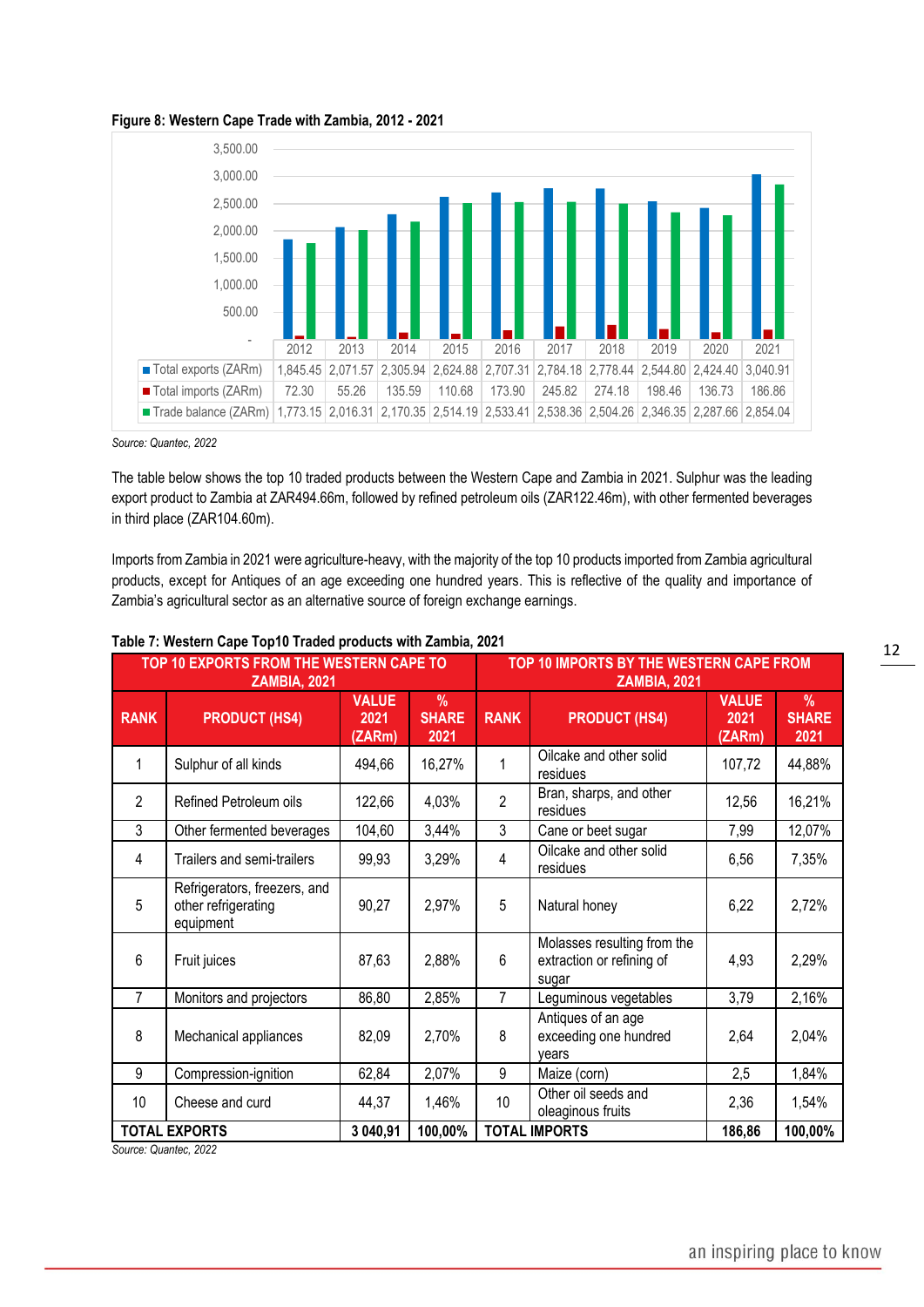#### <span id="page-12-0"></span>5 **Tariffs**

Below is a list of tariffs imposed by Zambia on South African exports. **Table 8: Zambia's Tariffs imposed on South Africa exports**

|                          | ZAMBIA'S TARIFF IMPOSED ON SOUTH AFRICAN EXPORTS (HS2), 2021                                         |                      |                          |                                                                           |                 |                          |                                                        |                       |
|--------------------------|------------------------------------------------------------------------------------------------------|----------------------|--------------------------|---------------------------------------------------------------------------|-----------------|--------------------------|--------------------------------------------------------|-----------------------|
| <b>HS</b><br><b>CODE</b> | <b>PRODUCT</b>                                                                                       | <b>TARIF</b><br>F, % | <b>HS</b><br><b>CODE</b> | <b>PRODUCT</b>                                                            | TARIFF,<br>$\%$ | <b>HS</b><br><b>CODE</b> | <b>PRODUCT</b>                                         | <b>TARIFF</b><br>F, % |
| '01                      | Live animals                                                                                         | 0                    | '33                      | Essential oils and<br>resinoids                                           | $\pmb{0}$       | '67                      | Prepared<br>feathers                                   | $\mathbf 0$           |
| 02                       | Meat and edible<br>meat offal                                                                        | 0                    | 34                       | Soap, organic<br>surface-active<br>agents                                 | 0               | 68                       | Articles of stone                                      | $\pmb{0}$             |
| 03                       | $Fish$ and<br>crustaceans                                                                            | 0                    | '35                      | Albuminoidal<br>substances                                                | 0               | '69                      | Ceramic<br>products                                    | $\pmb{0}$             |
| 04                       | Dairy produce; birds'<br>eggs; natural honey                                                         | 0                    | '36                      | Explosives;<br>pyrotechnic<br>products                                    | 0               | '70                      | Glass and<br>glassware                                 | $\pmb{0}$             |
| 05                       | Products of animal<br>origin                                                                         | 0                    | '37                      | Photographic or<br>cinematographic<br>goods                               | 0               | '71                      | Natural or<br>cultured pearls                          | $\pmb{0}$             |
| 06                       | Live trees and other<br>plants and<br>ornamental foliage                                             | 0                    | '38                      | Miscellaneous<br>chemical products                                        | 0               | 72                       | Iron and steel                                         | $\pmb{0}$             |
| 07                       | Edible vegetables<br>and certain roots and<br>tubers                                                 | 0                    | '39                      | Plastics and articles<br>thereof                                          | 0               | 73                       | Articles of iron<br>or steel                           | $\pmb{0}$             |
| 08                       | Edible fruit and nuts                                                                                | 0                    | '40                      | Rubber and articles<br>thereof                                            | 0               | '74                      | Copper and<br>articles thereof                         | $\pmb{0}$             |
| '09                      | Coffee, tea, mate,<br>and spices                                                                     | 0                    | '41                      | Raw hides and<br>skins                                                    | 0               | '75                      | Nickel and<br>articles thereof                         | $\pmb{0}$             |
| '10                      | Cereals                                                                                              | 0                    | 42                       | Articles of leather<br>articles                                           | 0               | '76                      | Aluminium and<br>articles thereof                      | $\pmb{0}$             |
| 11                       | Products of the<br>milling industry; malt;<br>starches; inulin;<br>wheat gluten                      | 0                    | '43                      | Furskins and<br>artificial fur;<br>manufactures<br>thereof                | 0               | '78                      | Lead and<br>articles thereof                           | $\pmb{0}$             |
| '12                      | Oil seeds and<br>oleaginous fruits                                                                   | 0                    | '44                      | Wood and articles of<br>wood                                              | 0               | '79                      | Zinc and<br>articles thereof                           | $\pmb{0}$             |
| '13                      | Lac; gums, resins<br>and other vegetable<br>saps and extracts                                        | 0                    | '45                      | Cork and articles of<br>cork                                              | 0               | '80                      | Tin and articles<br>thereof                            | $\mathbf 0$           |
| '14                      | Vegetable plaiting<br>materials                                                                      | 0                    | '46                      | Manufactures of<br>straw, of esparto or<br>of other plaiting<br>materials | 0               | '81                      | Other base<br>metals;<br>cermet's;<br>articles thereof | $\pmb{0}$             |
| '15                      | Animal or vegetable<br>fats and oils and<br>their cleavage<br>products                               | $\pmb{0}$            | '47                      | Pulp of wood or of<br>other fibrous<br>cellulosic material                | 0               | '82                      | Tools,<br>implements,<br>cutlery, spoons,<br>and forks | $\pmb{0}$             |
| '16                      | Preparations of<br>meat, of fish or of<br>crustaceans,<br>molluscs or other<br>aquatic invertebrates | 0                    | '48                      | Paper and<br>paperboard                                                   | 0               | '83                      | Miscellaneous<br>articles of base<br>metal             | $\pmb{0}$             |
| '17                      | Sugars and sugar<br>confectionery                                                                    | 0                    | '49                      | Printed books<br>industry;<br>manuscripts                                 | 0               | '84                      | Machinery<br>boilers; parts<br>thereof                 | $\pmb{0}$             |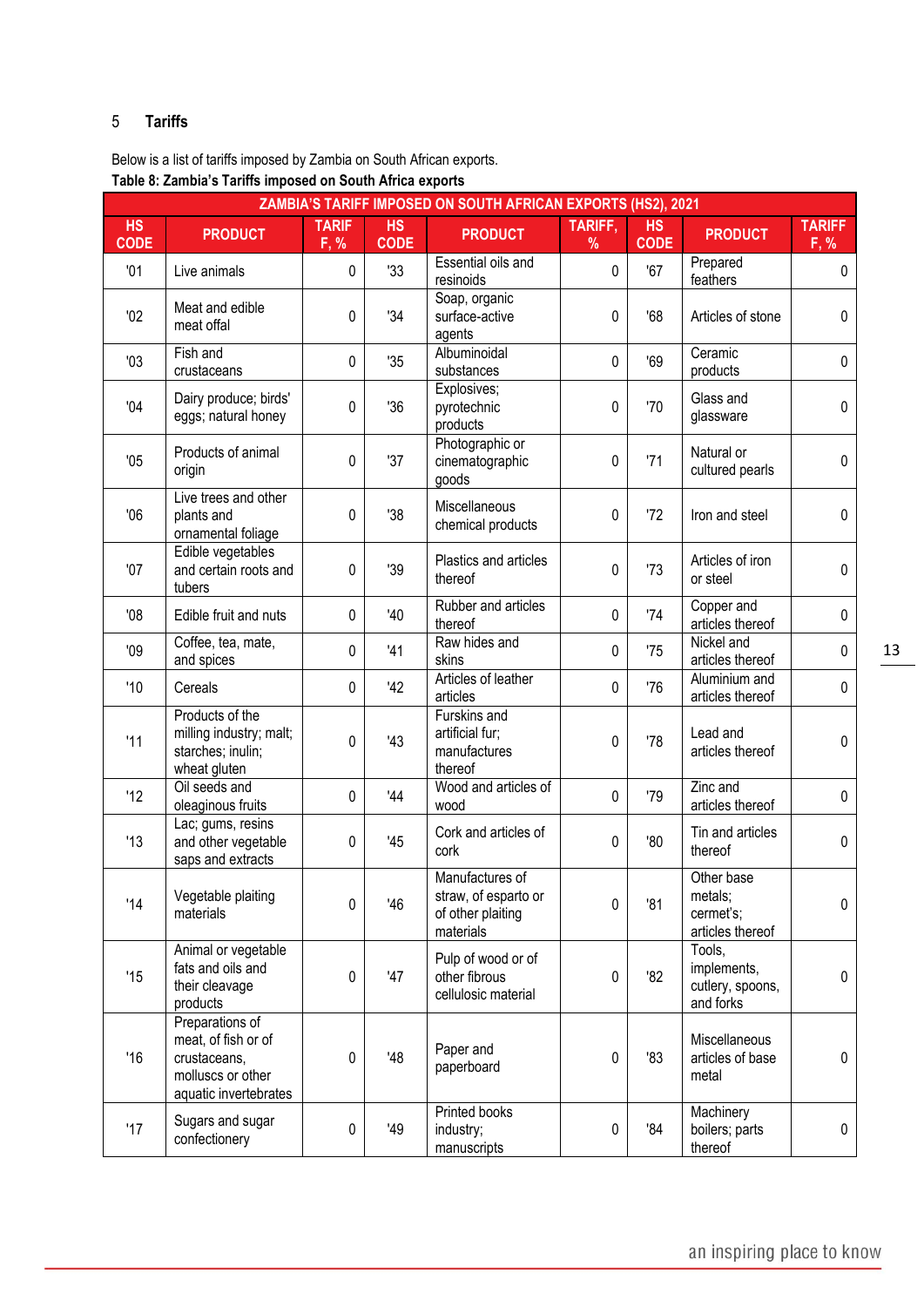| ZAMBIA'S TARIFF IMPOSED ON SOUTH AFRICAN EXPORTS (HS2), 2021 |                                                                                 |                      |                          |                                                                                     |              |                          |                                                                              |                       |
|--------------------------------------------------------------|---------------------------------------------------------------------------------|----------------------|--------------------------|-------------------------------------------------------------------------------------|--------------|--------------------------|------------------------------------------------------------------------------|-----------------------|
| <b>HS</b><br><b>CODE</b>                                     | <b>PRODUCT</b>                                                                  | <b>TARIF</b><br>F, % | <b>HS</b><br><b>CODE</b> | <b>PRODUCT</b>                                                                      | TARIFF,<br>% | <b>HS</b><br><b>CODE</b> | <b>PRODUCT</b>                                                               | <b>TARIFF</b><br>F, % |
| '18                                                          | Cocoa and cocoa<br>preparations                                                 | 0                    | '50                      | Silk                                                                                | 0            | '85                      | Electrical<br>machinery and<br>equipment                                     | 0                     |
| '19                                                          | Preparations of<br>cereals                                                      | $\pmb{0}$            | '51                      | Wool, fine or coarse<br>animal hair                                                 | 0            | '86                      | Railway or<br>tramway<br>locomotives                                         | $\pmb{0}$             |
| 20                                                           | Preparations of<br>vegetables, fruit,<br>nuts or other parts of<br>plants       | $\mathbf 0$          | 52                       | Cotton                                                                              | 0            | '87                      | Vehicles other<br>than railway or<br>tramway rolling<br>stock                | 0                     |
| 21                                                           | Miscellaneous edible<br>preparations                                            | 0                    | 53                       | Other vegetable<br>textile fibres; paper<br>yarn and woven<br>fabrics of paper yarn | 0            | 88                       | Aircraft,<br>spacecraft, and<br>parts thereof                                | $\pmb{0}$             |
| 22                                                           | Beverages, spirits<br>and vinegar                                               | $\mathbf 0$          | '54                      | Man-made<br>filaments; strip and<br>the like of man-<br>made textile<br>materials   | 0            | '89                      | Ships, boats<br>and floating<br>structures                                   | $\pmb{0}$             |
| 23                                                           | Residues and waste<br>from the food<br>industries; prepared<br>animal fodder    | 0                    | '55                      | Man-made staple<br>fibres                                                           | 0            | 90 <sub>°</sub>          | Optical,<br>photographic,<br>cinematographi<br>c, measuring<br>equipment     | $\pmb{0}$             |
| '24                                                          | Tobacco and<br>manufactured<br>tobacco substitutes                              | 0                    | '56                      | Wadding, felt and<br>nonwovens                                                      | 0            | 91                       | Clocks and<br>watches and<br>parts thereof                                   | 0                     |
| 25                                                           | Salt; sulphur; earths<br>and stone; plastering<br>materials, lime and<br>cement | 0                    | '57                      | Carpets and other<br>textile floor<br>coverings                                     | 0            | 92                       | Musical<br>instruments                                                       | $\pmb{0}$             |
| '26                                                          | Ores, slag and ash                                                              | 0                    | '58                      | Special woven<br>fabrics                                                            | 0            | 94                       | Furniture;<br>bedding,<br>mattresses                                         | 0                     |
| '27                                                          | Mineral fuels,<br>mineral oils and<br>products of their<br>distillation         | 1                    | '59                      | Impregnated,<br>coated, covered or<br>laminated textile<br>fabrics                  | 0            | '95                      | Toys, games<br>and sports<br>requisites; parts<br>and accessories<br>thereof | 0                     |
| 28                                                           | Inorganic chemicals                                                             | 0                    | '60                      | Knitted or crocheted<br>fabrics                                                     | 0            | 96                       | Miscellaneous<br>manufactured<br>articles                                    | 0                     |
| 29                                                           | Organic chemicals                                                               | $\pmb{0}$            | '61                      | Articles of apparel<br>and clothing<br>accessories, knitted<br>or crocheted         | 0            | 97                       | Works of art,<br>collectors'<br>pieces and<br>antiques                       | 0                     |
| 30 <sub>2</sub>                                              | Pharmaceutical<br>products                                                      | 0                    | 62                       | Articles of apparel<br>and clothing<br>accessories, not<br>knitted or crocheted     | 0            | 99                       | Commodities<br>not elsewhere<br>specified                                    | $\pmb{0}$             |
| 31                                                           | Fertilisers                                                                     | 0                    | '63                      | Other made-up<br>textile articles                                                   | 0            |                          |                                                                              |                       |
| 32                                                           | Tanning or dyeing<br>extracts                                                   | 0                    | '64                      | Footwear, gaiters,<br>and the like; parts of<br>such articles                       | 0            |                          |                                                                              |                       |

*Source: Quantec, 2022*

14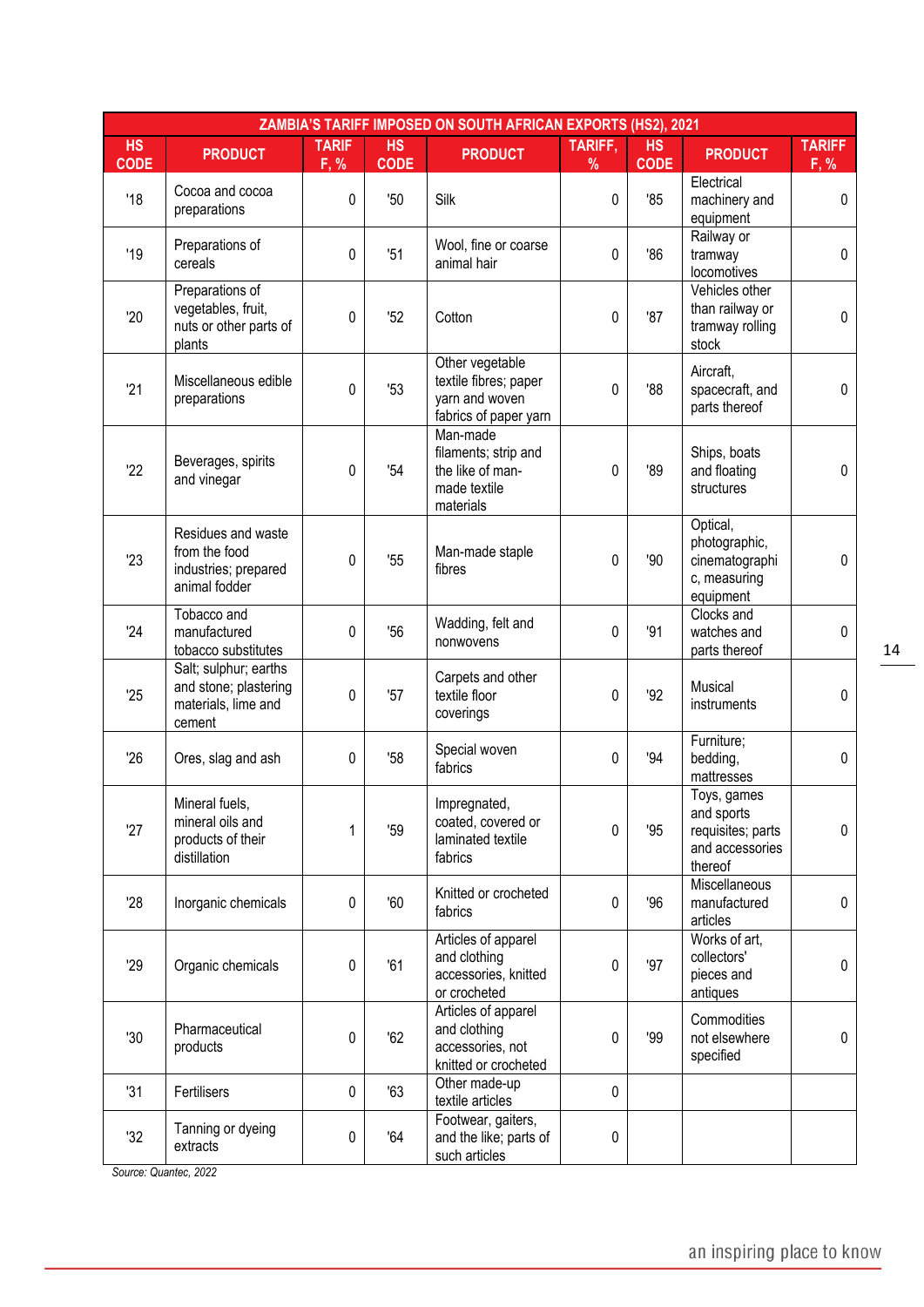*NOTE: Exporters should not take the HS2 tariff as conclusive and as the actual tariff that will be applied to the exported product. The tariffs indicated above are average tariffs and for products within the category it may be higher or lower than indicated. Where the tariff is zero it can be assumed that there is zero*  tariff applicable to all products within that HS code. Tariffs are determined according to the importing country's national tariff line from the HS6 level and *upwards. Exporters are advised to visi[t www.macmap.org](http://www.macmap.org/) to determine the exact tariff applicable to the product at HS6.*

#### <span id="page-14-0"></span>6 **Trade Agreements**

#### <span id="page-14-1"></span>**6.1 Bilateral Trade Agreements between South Africa and Zambia**

South Africa and Zambia are members of Free Trade Agreement involving the 15 Southern African Development Community (SADC) countries. The SADC Free Trade Area was achieved in August 2008, when a phased programme of tariff reductions that had commenced in 2001 resulted in the attainment of minimum conditions for the Free Trade Area - 85% of intra-regional trade amongst the partner states attained zero duty.

As the process to remove tariffs on sensitive products was on-going until 2012, there is still potential for further expansion of intra-SADC trade as most of the products on the sensitive list such as textiles and clothing, leather and leather products are highly tradable products.

#### <span id="page-14-2"></span>**6.2 Trade Corridors used to access Zambia**

As a landlocked country, trade corridors are vital to Zambia. In Zambia's case these are road and/or rail routes which cross international borders to ports, and which are the subject of international agreements on planning, use and management. Below are the various trade corridors:

**Dar es Salaam corridor** plays a key role of serving need of Malawi, Zambia, and DRC. Dar es Salaam Corridor Group Ltd (DCG) is investing USD6m into a dry port located in Kisarawe, 30km from Dar es Salaam.

The **Trans-Kalahari Corridor** was established with a political and economic vision to pursue or contribute towards deeper regional integration programs of SADC. The corridor connects the port of Walvis Bay (east coast) to the port of Maputo (west coast) and serves southern Africa.

The **Lobito Corridor (South African specific)** offers a strategic location with a big advantage, allowing it to play a key role as a platform in the regional and international network system of transports, particularly in southern Africa. The corridor is based on three main pillars of intermodal transport (land, air, and sea), and the major industries are:

- The Port of Lobito
- The Benguela Railway
- The International Airport of Catumbela

**Walvis Bay Corridor:** Road via Livingstone/Sesheke/Katima Mulilo to Walvis Bay Port, Namibia.

**Beira Corridor:** Road to Harare or rail to Bulawayo, then rail via Mutare to Beira, Mozambique.

**Nacala Corridor:** road to Lilongwe then rail t[o Nacala,](http://en.wikipedia.org/wiki/Nacala) Mozambique.

**Tazara Corridor**: road or rail via Kapiri Mposhi to Dar es Salaam, Tanzania.

**Lobito Corridor**: rail via DRC to Lobito Bay, Angola (not currently operational, depends on Benguala Railway re-opening).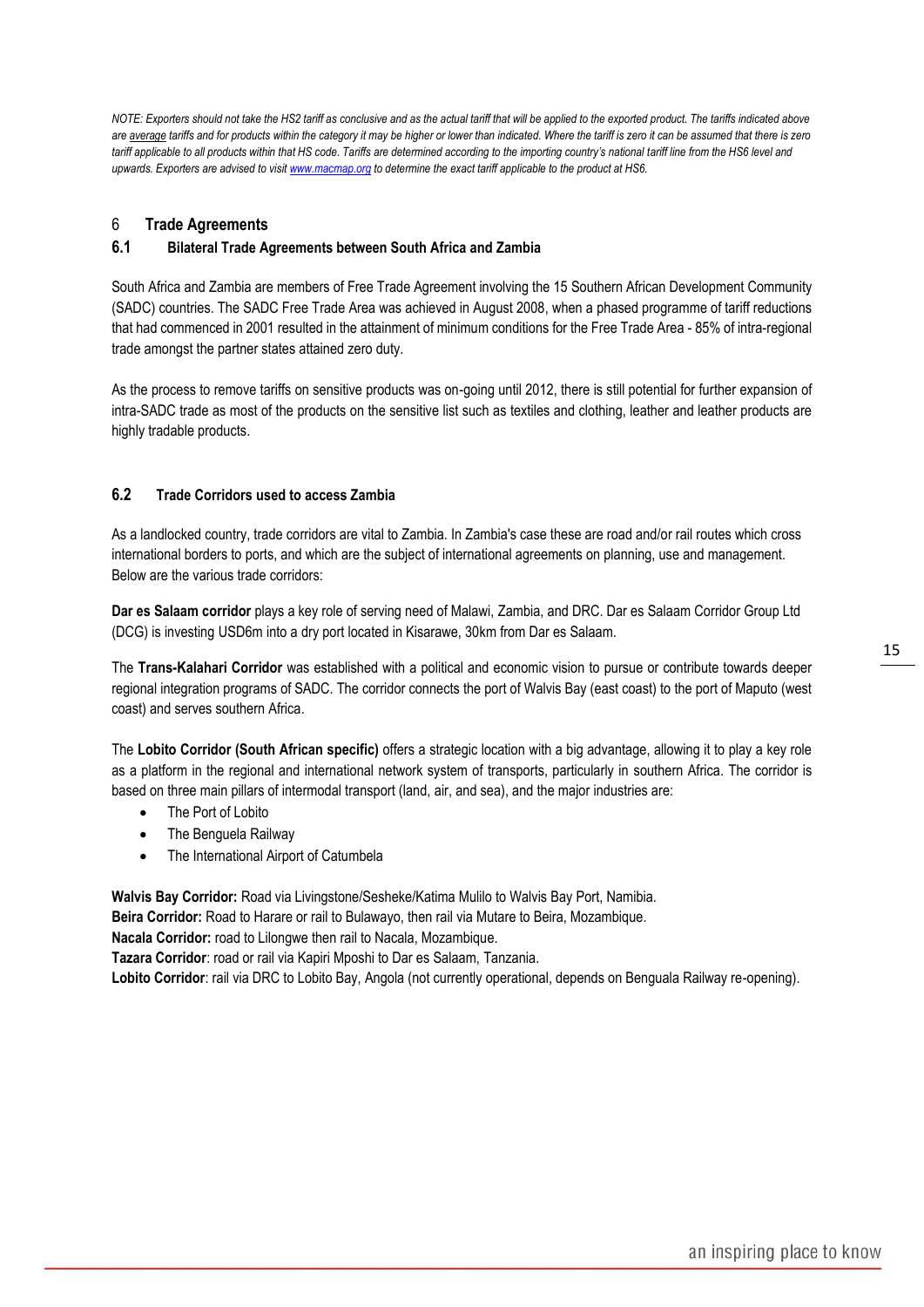#### <span id="page-15-0"></span>7 **Investment**

#### <span id="page-15-1"></span>**7.1 Global Investment into Zambia**

Between January 2003 and March 2022, a total of 285 FDI projects were recorded into Zambia. These projects represented a total capital investment of ZAR378.43bn and resulted in the creation of 69,193 jobs. Interestingly, year 2014 recorded high numbers of FDI in Zambia both by Capex and projects and this is attributable to a well-managed economy and a peaceful transfer of power, (African Union Forum 2015).



**Figure 9: Zambia Inward Global FDI, 2013 – March 2022**

*Source: FDI Intelligence, 2022*

The figures below show Zambia's sector global inward FDI for the period January 2003 to March 2022 by number of projects and CAPEX.

The metals sector received the largest share in terms of projects accounting for 19.43% followed by financial services and food and beverages sector accounting for 16.25% and 13.07%, respectively.



#### **Figure 10: Zambia Inward FDI by Sector Projects, 2021**

*Source: FDI Intelligence, 2022*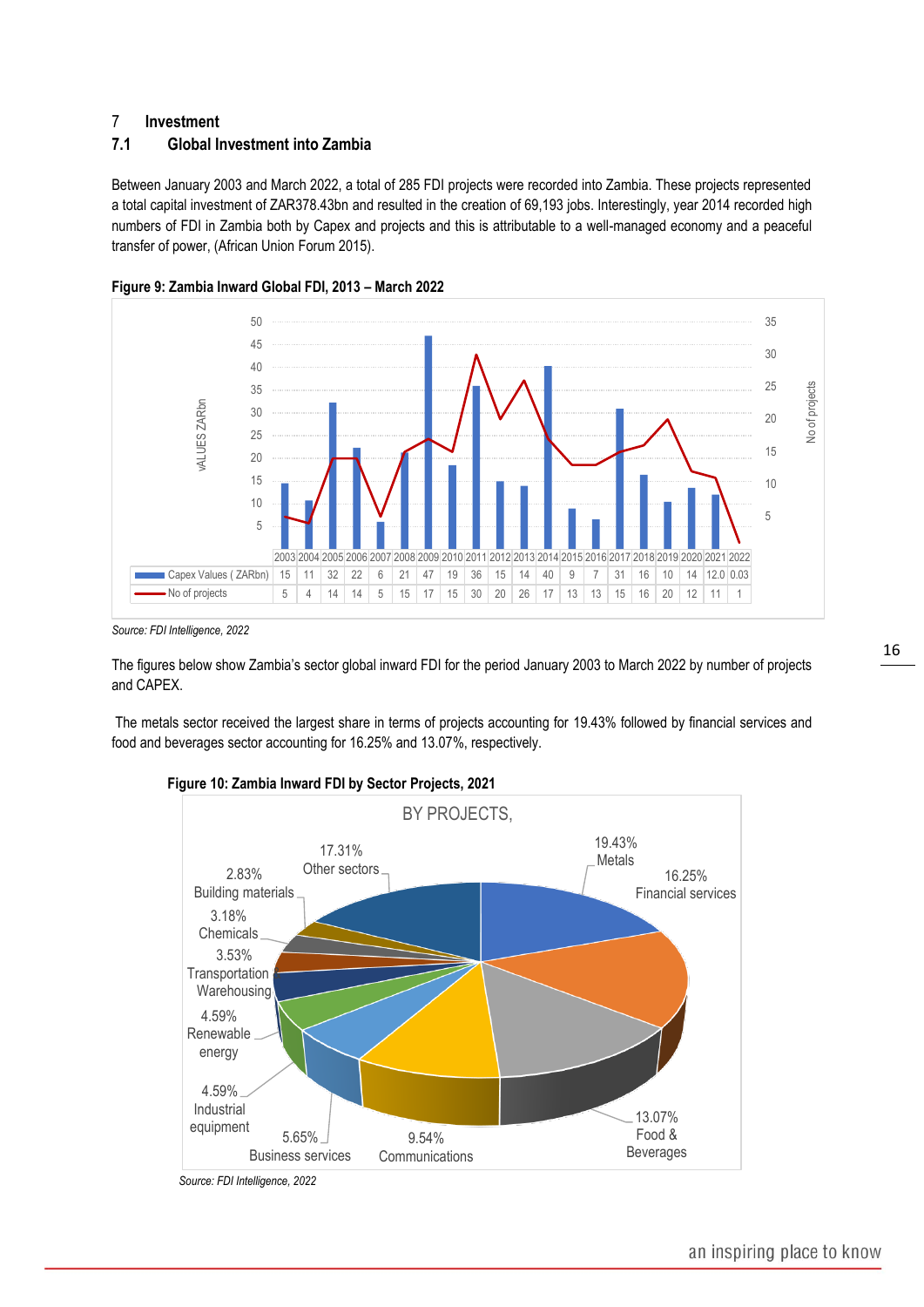The metals sector also received the largest share in terms of CAPEX accounting for 43.98% followed by the building materials 11.56% and alternative/renewable energy accounting for 10.30%.



 *Source: FDI Intelligence, 2022*

| Table 9: Top 10 Companies Investing into Zambia. |  |  |  |  |
|--------------------------------------------------|--|--|--|--|
|--------------------------------------------------|--|--|--|--|

| TOP 10 COMPANIES INTO ZAMBIA, 2003 - MARCH 2022 |                                               |                                 |                              |                 |                        |  |
|-------------------------------------------------|-----------------------------------------------|---------------------------------|------------------------------|-----------------|------------------------|--|
| <b>RANK</b>                                     | <b>INVESTING COMPANY</b>                      | <b>SOURCE</b><br><b>COUNTRY</b> | <b>SECTOR</b>                | <b>PROJECTS</b> | <b>CAPEX</b><br>(ZARm) |  |
|                                                 | Konkola Copper Mine                           | Zambia                          | Metals                       | 8               | 25 854,04              |  |
| $\mathfrak{p}$                                  | <b>First Quantum Minerals</b>                 | Canada                          | Metals                       | 8               | 23 553,04              |  |
| 3                                               | Enviro Board                                  | United<br><b>States</b>         | <b>Building</b><br>materials | 1               | 21 422,31              |  |
| 4                                               | Dangote Cement                                | Nigeria                         | <b>Building</b><br>materials | 3               | 14 873,66              |  |
| 5                                               | China Nonferrous Metals<br>Mining (CNMC)      | China                           | Metals                       | 3               | 12 655,50              |  |
| 6                                               | <b>Equinox Copper Ventures</b>                | Australia                       | Metals                       |                 | 12 609,48              |  |
| 7                                               | Non-Ferrous China Africa<br>(NFCA)            | China                           | Metals                       | 2               | 12 272,00              |  |
| 8                                               | Mopani Copper Mines                           | Switzerland                     | Communications               | 3               | 10 412,79              |  |
| 9                                               | <b>Elsewedy Electric</b><br>(Elsewedy Cables) | Egypt                           | Electronic<br>components     | 3               | 10 135,14              |  |
| 10                                              | Vedanta Resources                             | United<br>Kingdom               | Food &<br><b>Beverages</b>   | 1               | 9 204,00               |  |
| <b>TOTAL</b>                                    |                                               |                                 |                              | 283             | 376,75                 |  |

*Source: FDI Intelligence, 2022*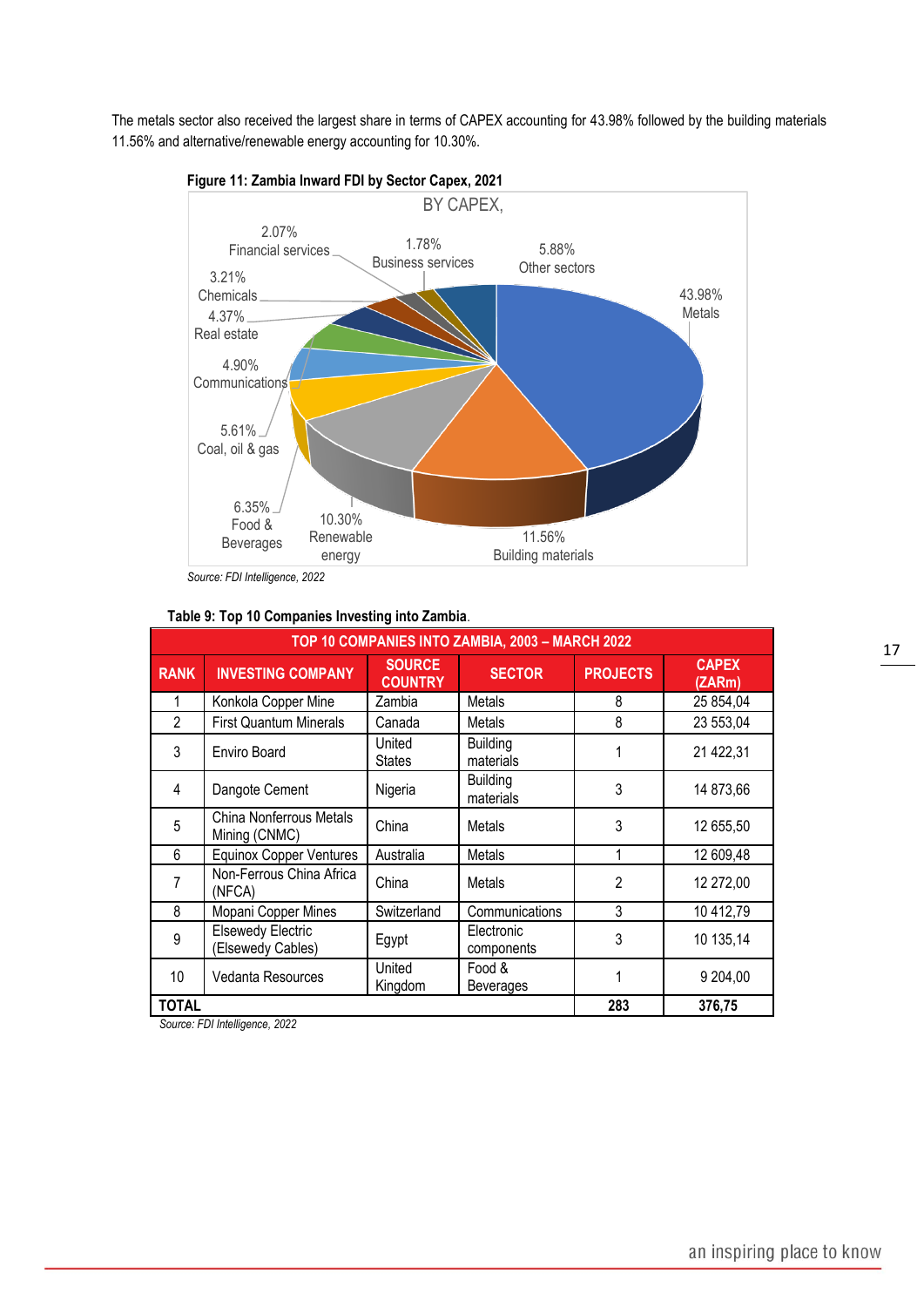#### <span id="page-17-0"></span>**7.2 Global Investment from Zambia**

Between January 2003 and March 2022, a total of 5 outward FDI projects were recorded from Zambia to the world. These projects represented a total capital investment of ZAR1,303.90m creating 445 jobs.



**Figure 12: Zambia Global Outward FDI, 2003 – March 2022**

*Source: FDI Intelligence 2022*

**Table 10: Top 10 Companies Investing from Zambia**

| TOP 10 COMPANIES INVESTING FROM ZAMBIA, 2003 - MARCH 2022 |                                    |                                 |                                 |                 |                     |  |
|-----------------------------------------------------------|------------------------------------|---------------------------------|---------------------------------|-----------------|---------------------|--|
| <b>RANK</b>                                               | <b>INVESTING</b><br><b>COMPANY</b> | <b>SOURCE</b><br><b>COUNTRY</b> | <b>SECTOR</b>                   | <b>PROJECTS</b> | <b>CAPEX (ZARm)</b> |  |
|                                                           | Zambeef (Zambeef<br>Products)      | Zambia                          | Food & Beverages                | 3               | 549,172             |  |
| $\mathfrak{p}$                                            | Basali Ba Liseli<br>Resources      | Canada                          | Transportation &<br>Warehousing |                 | 701,038             |  |
| 3                                                         | LH Agency                          | <b>United States</b>            | <b>Business services</b>        |                 | 53,69               |  |
| <b>TOTAL</b>                                              |                                    |                                 |                                 |                 | 1,303.90            |  |

S*ource: FDI Intelligence, 2022*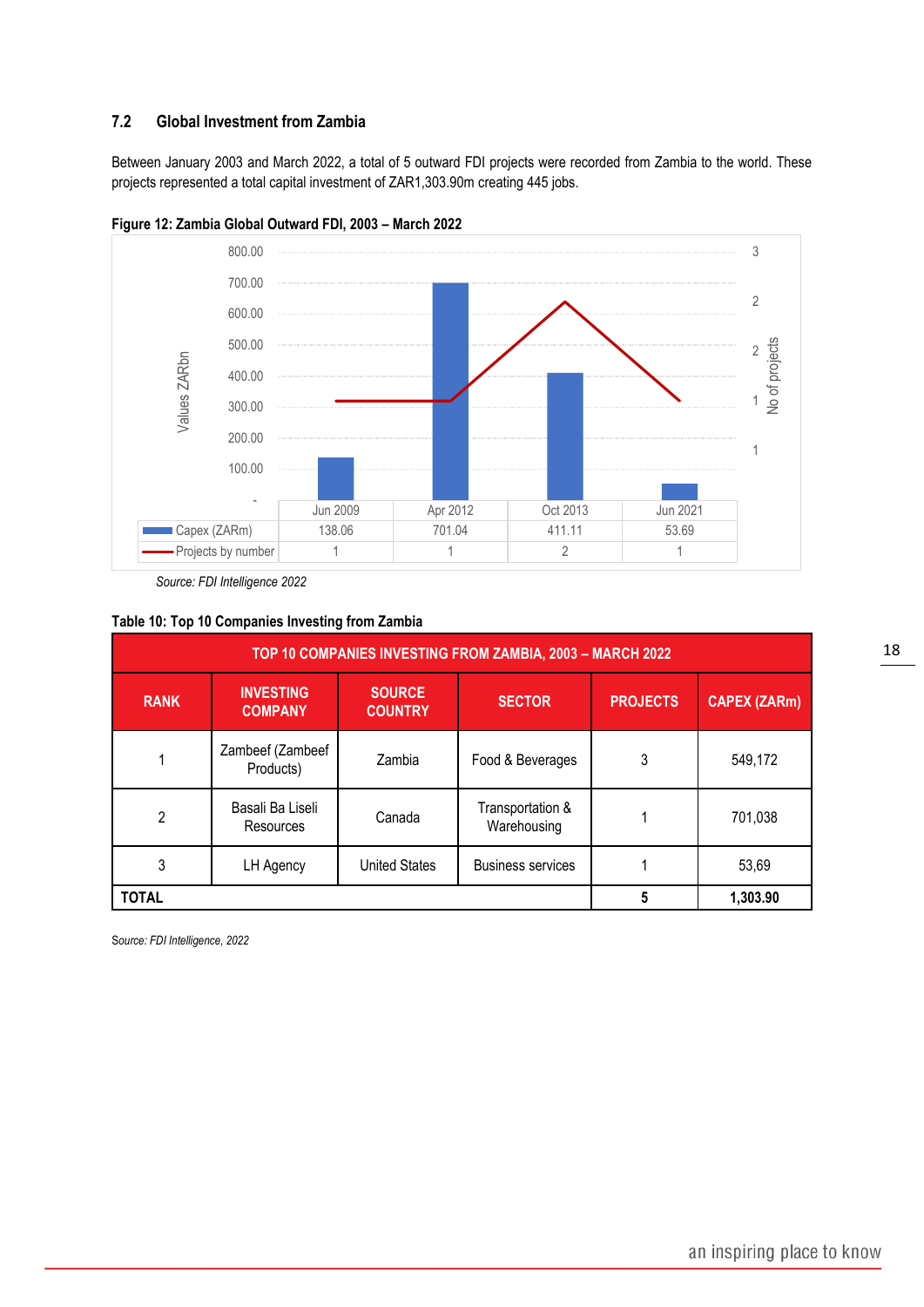#### <span id="page-18-0"></span>*7.3* **Investment Relations between Zambia and the Western Cape**

#### <span id="page-18-1"></span>**7.3.1 Zambia FDI to the Western Cape**

Between January 2003 and March 2022, there were no investments recorded from Zambia into the Western Cape.

#### <span id="page-18-2"></span>**7.3.2 Western Cape Outward FDI to Zambia**

Over the period Jan 2003 to March 2022, total of 16 FDI projects were recorded from the Western Cape into Zambia. These projects represented a total capital investment of ZAR3,03.72m. During the period, a total of 1,684 jobs were created.



**Figure 13: Western Cape Outward FDI to Zambia, 2003 – March 2022**

*Source: FDI Intelligence, 2022*

Figures 14 and 15 below show outward FDI from the Western Cape to Zambia by sector.

In terms of the number of FDI projects, the following were the top three sectors:

- Food & Beverages: 62.50%
- Software and IT services (18.75%)
- Business services, Consumer products & Financial services all contributing (6.25%)

#### **Figure 14: Outward FDI from the Western Cape to Zambia by Sector Projects, 2021**



*Source: FDI Markets 2022*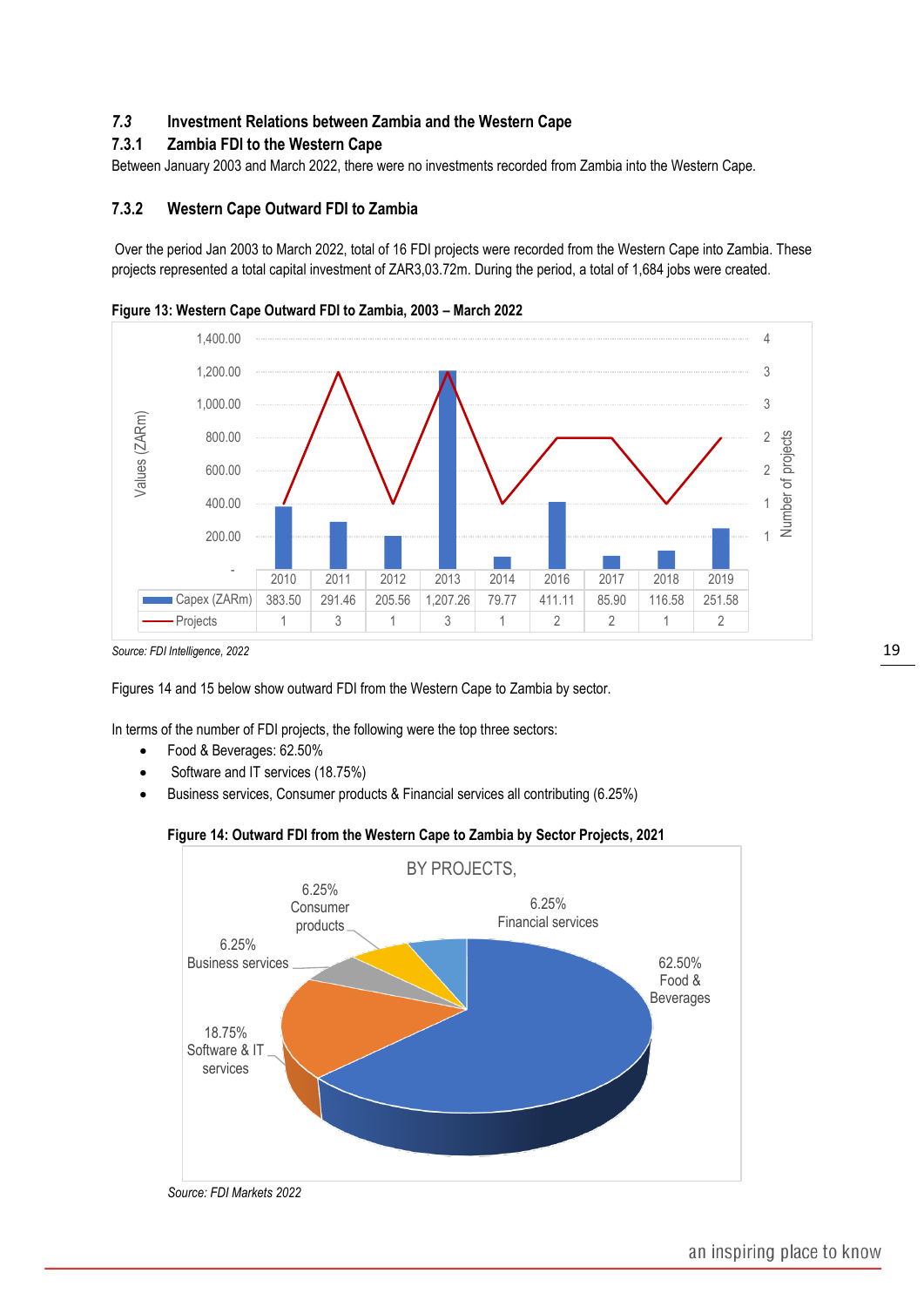The following were the top three sector in terms of capex:

- Food & Beverages: 76.68%
- Business services: 10.93%
- Software & IT service and financial services: 5.46%



 *Source; FDI Markets 2022*

#### <span id="page-19-0"></span>**7.4 Western Cape Opportunities for Zambian Companies**

#### **Table 11: Western Cape Investment Opportunities for Zambian Companies, 2021**

| <b>WESTERN CAPE INVESTMENT OPPORTUNITIES FOR ZAMBIAN COMPANIES, 2021</b>                                                                                                                                                      |
|-------------------------------------------------------------------------------------------------------------------------------------------------------------------------------------------------------------------------------|
| <b>Agribusiness Opportunities:</b>                                                                                                                                                                                            |
| Niche markets such as biltong, herbal tea and ostrich meat are likely to find a burgeoning global audience among<br>$\bullet$<br>health-conscious consumers.                                                                  |
| The increasing use of genetically modified crops will help to significantly improve yields and output.<br>٠<br>Corn production would benefit from a decision to lift the ban on the use of the crop for biofuel.<br>$\bullet$ |
| Sugar consumption is set to rise and, along with disposable incomes, there will be growth in the fast food and<br>casual dining industries.                                                                                   |
| Development of food supply chain technologies especially in food safety                                                                                                                                                       |
| Growing and exporting of cut and dried flowers.<br>$\bullet$                                                                                                                                                                  |
| Expand domestic fruit juice concentrate production.                                                                                                                                                                           |
| Extend production of organic products for domestic and export markets.<br>$\bullet$                                                                                                                                           |
| Expand production of honey bush teas to meet growing consumer demand.<br>$\bullet$                                                                                                                                            |
| Expand production and processing of ostrich products<br>$\bullet$                                                                                                                                                             |
| Expand production of high-quality wines for export and establish boutique cellars.<br>$\bullet$                                                                                                                               |
| Modernise and expand wine and beverage production facilities.<br>$\bullet$                                                                                                                                                    |
| Expand packaging, freezing and canning facilities for export products.                                                                                                                                                        |
| Cuniculture (Rabbit farming).                                                                                                                                                                                                 |
| Agri tourism                                                                                                                                                                                                                  |
| Cold storage facilities                                                                                                                                                                                                       |
|                                                                                                                                                                                                                               |

- Multiple opportunities in agribusiness value chain
- Per capita food consumption is forecast to grow dynamically over our forecast period, opening expansion opportunities for existing companies.
- Several food segments remain underdeveloped and would benefit from further investment.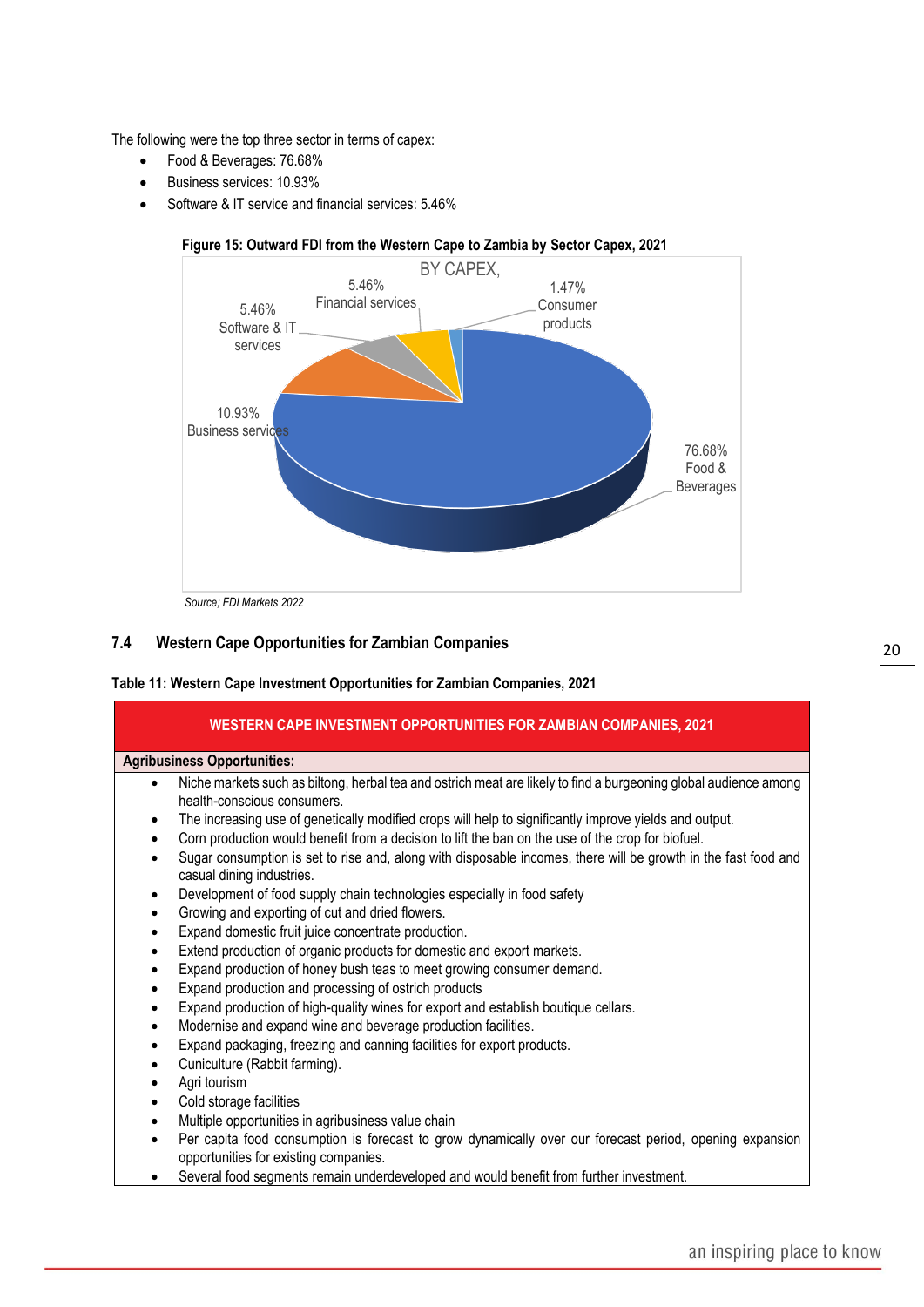| Many industries sub-sectors, such as energy drinks, tea and coffee, are far from saturated and would benefit<br>$\bullet$<br>from further investment.<br>Rising health-consciousness is boosting demand for low-calorie soft drinks.<br>Scope for growth in high-end premium retailing as South Africa gets richer over the long term.                                                                                                                                                                                                                                                                                                                                                                                                                                                                                                                                                                                                                                                                                                                                                                                                                                                                                                                                                                                                                       |
|--------------------------------------------------------------------------------------------------------------------------------------------------------------------------------------------------------------------------------------------------------------------------------------------------------------------------------------------------------------------------------------------------------------------------------------------------------------------------------------------------------------------------------------------------------------------------------------------------------------------------------------------------------------------------------------------------------------------------------------------------------------------------------------------------------------------------------------------------------------------------------------------------------------------------------------------------------------------------------------------------------------------------------------------------------------------------------------------------------------------------------------------------------------------------------------------------------------------------------------------------------------------------------------------------------------------------------------------------------------|
| <b>ICT Opportunities:</b>                                                                                                                                                                                                                                                                                                                                                                                                                                                                                                                                                                                                                                                                                                                                                                                                                                                                                                                                                                                                                                                                                                                                                                                                                                                                                                                                    |
| In the personal devices market vendors will be able to tap demand from first-time buyers and in the<br>$\bullet$<br>upgrade/replacement market as the economic environment becomes more supportive.<br>Improvements to network infrastructure an enabler for device sales, as well as wider adoption of cloud services<br>$\bullet$<br>and smart infrastructure.<br>Potential for South Africa to become a cloud services hub in the region due to relative strengths in network<br>connectivity and legal environment. Strong private investment in key industry verticals, including financial<br>services, retail and manufacturing.<br>Vibrant small- and medium-sized business sector will sustain demand for IT products and services.                                                                                                                                                                                                                                                                                                                                                                                                                                                                                                                                                                                                                 |
| Oil & Gas                                                                                                                                                                                                                                                                                                                                                                                                                                                                                                                                                                                                                                                                                                                                                                                                                                                                                                                                                                                                                                                                                                                                                                                                                                                                                                                                                    |
| Considerable offshore exploration opportunities with major companies involved in upstream activity.<br>$\bullet$<br>Shale gas resources in the Karoo Basin are thought to be among the largest in the world.<br>$\bullet$<br>Coal-bed methane potential in the Karoo, with positive pilot production displaying upside potential.<br>$\bullet$<br>The potential development of the LNG IPP Programme presents notable upside to gas imports.<br>$\bullet$<br>The proposed separation of oil and gas regulation from legislation covering the mining industry could provide<br>$\bullet$<br>greater regulatory clarity.<br>Considerable offshore exploration opportunities in South Africa<br>$\bullet$<br>Shale gas resources in Karoo Basin<br>$\bullet$<br>Services facility: Port development and management.<br>$\bullet$<br>Onshore and offshore maintenance<br>$\bullet$<br>Pipeline engineering and construction (both subsea and onshore):<br>$\bullet$<br>Lack of gas infrastructure: LNG facilities plant required: over reliance on imports and Eskom needed to reduce<br>$\bullet$<br>reliance on diesel due to costs and shift towards gas<br>Upgrading of refineries required to meet standards<br>$\bullet$<br>Building a new refinery as future forecast is that the consumption will outstrip production<br>$\bullet$<br>Storage facilities |
| <b>Real Estate Opportunities:</b>                                                                                                                                                                                                                                                                                                                                                                                                                                                                                                                                                                                                                                                                                                                                                                                                                                                                                                                                                                                                                                                                                                                                                                                                                                                                                                                            |
| Good retail sales, despite a slowing economy, reveal potential for relevant commercial unit developments, as<br>$\bullet$<br>well as distribution space.<br>A developing REIT market will attract foreign investment further down the line.<br>The anticipated rebound in GDP growth indicates potential for the broader commercial real estate market, amid<br>$\bullet$<br>improving demographics<br>Building of boutique hotels (5-star, 4 star and 3 star) due to growing tourism market<br>$\bullet$<br>Electronics:                                                                                                                                                                                                                                                                                                                                                                                                                                                                                                                                                                                                                                                                                                                                                                                                                                    |
| Suppliers of parts and components for wind turbines and photo voltaics<br>$\bullet$                                                                                                                                                                                                                                                                                                                                                                                                                                                                                                                                                                                                                                                                                                                                                                                                                                                                                                                                                                                                                                                                                                                                                                                                                                                                          |
| Manufacture automotive components<br>Manufacture Electronic Components<br>Manufacture of Consumer Electronics<br>$\bullet$                                                                                                                                                                                                                                                                                                                                                                                                                                                                                                                                                                                                                                                                                                                                                                                                                                                                                                                                                                                                                                                                                                                                                                                                                                   |

### <span id="page-20-0"></span>8 **Tourism**

#### <span id="page-20-1"></span>**8.1 Zambia Trends and Travel Patterns**

Zambia offers a variety of attractions, most notably Victoria Falls and a range of nature and wildlife viewing opportunities. Yet still, tourist arrivals have been a shadow of those of its neighbors, and Zambia has struggled as a tourist destination. The country has been able to create a more cohesive approach to marketing and development following a difficult six years (with eight tourism ministers) to take advantage of growth in key source markets. Further, improvements are apparent and include the development of multi-facility economic zones, while road and airport infrastructure projects have come online.

Closer to home, South Africa received a total of 2,8 million foreign arrivals in 2020, of which 46 486 were recorded as arriving from Zambia. Zambian tourist arrivals into South Africa have been on a downward trajectory since 2018 with the sharpest decline seen in 2020. Most of these travellers stayed in the country for 9 nights which follows the trend of 9 nights in 2018.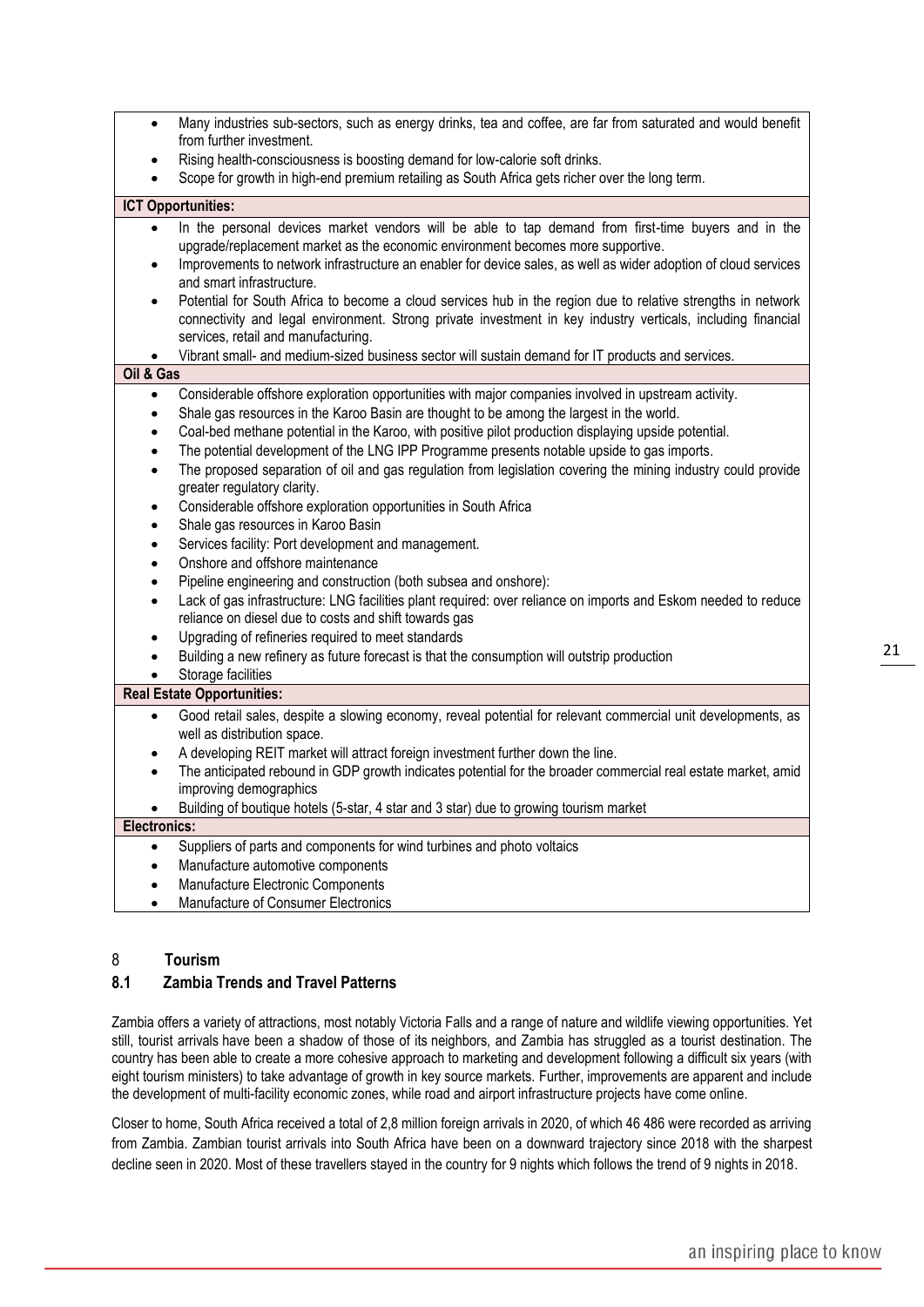**Figure 16: Zambian Tourist Arrivals into South Africa**



*SAT 2020*

The Western Cape saw a significant increase in Zambian visitors in 2017 and 2019. In contrast, 2018 saw a limited number of Zambian arrivals into the Western Cape, recording a 13,9% decline. Such instances maybe attributed to the drought and the negative perceptions raised by this phenomenon during the time. Arrivals decreased again in 2020 by a significant 76,5% to 1,405 due to COVID-19 related restrictions.



**Figure 17: Zambian Tourist Arrivals into the Western Cape, 2016 - 2020**

*SAT 2020*